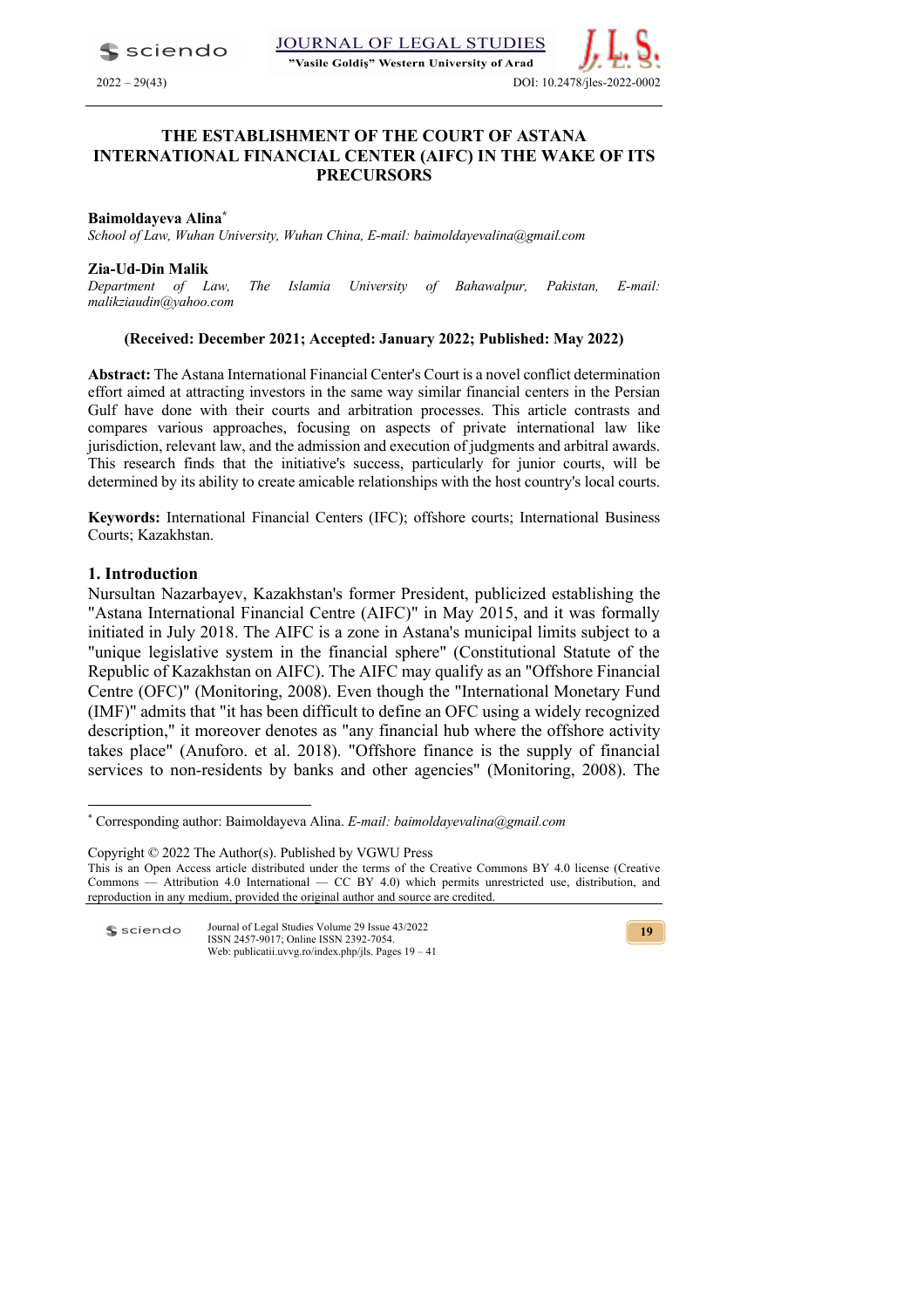



**Alina, B., Malik, Z. U. D., (2022)**

*The Establishment of the Court of Astana International Financial Center (Aifc) in the Wake of Its Precursors* 

AIFC is a "Financial Free Zone," a very small or nominal organization or area whose primary function is to supply offshore corporations and financial services (Erie, Matthew, 2019).

The AIFC Court and the AIFC International Arbitration Center (IAC) were also established as part of the AIFC (Bantekas, 2020). Nine English judges have been appointed, with Lord Woolf, the former Lord Chief Justice of England and Wales, as President. Lord Woolf has extensive expertise in comparable dispute resolution ventures, including the "Court of the Qatar Financial Center."

AIFC is also one of the eight "100 stages" and a component of the nine "2050 strategies" aimed at modernizing the legal arrangement of Kazakhstan and diversifying the country's prudence, which is rich in natural resources (Kadyrova, 2018). Despite advances, the OECD and the American Chamber of Commerce continue to pressure the government to reform the country's culture of corruption and disregard for the rule of law (Smidova, 2020). Work to combat bribery is a plan to create a unique investment court is in the works. A programme that aimed at improving the education of judges and law enforcement officers, however, arbitration legislation is new, yet it is still unsatisfactory.

The AIFC will be exhibited after the "Dubai International Financial Center (DIFC)," which was founded in the United Arab Emirates (UAE) in 2004 and will serve as a model for AIFC and IAC courts (Yeung. et al. 2020). The DIFC has also spurred the formation of comparable offshore offices, for example, the "Qatar Financial Center (QFC)," founded in 2005) and Abu Dhabi Global Market (ADGM, established in the UAE in 2013). The AIFC's dispute resolution system may be compared to its Arabian Gulf pioneers to indicate the AIFC's strengths and faults and forecast its expected prospects or dereliction. The DIFC Courts are referred to as "Outer Courts" in terminology because they are situated in "Outside Jurisdictions" such as the DIFC and because the name distinguishes them from "internal courts," which are local courts in Kazakhstan and the United Arab Emirates (Kingsley, 2019). Because Bermuda and the British Virgin Islands are part of the same OFC, the term "Outside Court" is sometimes used to refer to the local courts in these countries (Zagaris, 2002).

## **2. Normative and regulatory framework**

 $s$  sciendo

The AIFC legal system, like those of other centres, is made up of enactments and directives approved by the host country's judicial and controlling establishments, also rules and principles enacted by the AIFC's lawmaking and governing organizations (Zambrana-Tevar, 2019).

First, a financial centre is established, and its principal purpose, organization, and administration are defined by local, national law. The Constitutional Statute establishing the AIFC has already been mentioned. In the case of the Dubai

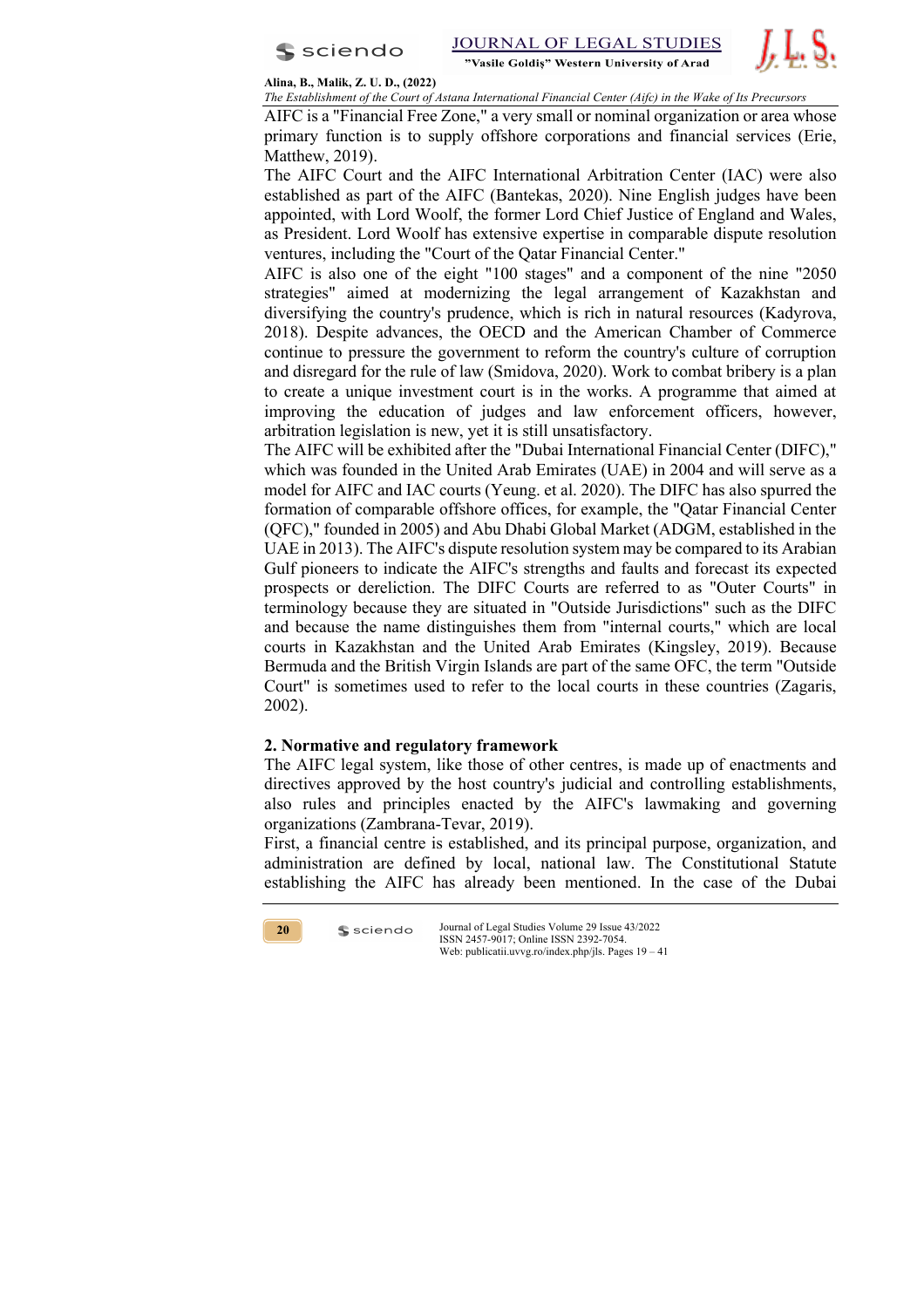$s$  sciendo





## **Alina, B., Malik, Z. U. D., (2022)**

*The Establishment of the Court of Astana International Financial Center (Aifc) in the Wake of Its Precursors*

International Financial Center and the Abu Dhabi Global Market, a series of federal rules first enabled the creation of economic free zones in each Emirate, and subsequently, federal and UAE legislation designated two financial hubs, i) in Dubai and ii) in Abu Dhabi respectively. In 2005, Qatar approved a decree establishing the Qatar Financial Center (Ulrichsen, 2016).

Boards of directors, management committees, financial institutions, courts and arbitration centres, and other institutions exist; these institutions are independent. The head of the arbitration centre and the chief justice act significant roles, as are customary provisions in the enactment of the Constitution. Registrars with case management responsibilities are also available. Judges are specifically designated to enforce verdicts and court orders in various areas (ADGM Court Regulations, 2016). Small claims courts or circuits may also be utilized to resolve disagreements on a definite threshold: \$100,000 in the DIFC and ADGM and \$150,000 in the DIFC. All dispute resolution services in the DIFC are handled by the "DIFC Dispute Resolution Agency," which includes the DIFC Court, the "DIFC Arbitration Centre," the London Court of International Arbitration, the DIFC College of Law, and the Wills Registry (DIFC Law, 2011).

There is a "supervisory court" regarding QFC that hears appeals from administrative judgments given by the QFC (Nurmohamed, 2020). Moreover, the offshore courts have jurisdiction over these types of 'internal' administrative law disputes, in addition to their usual jurisdiction over civil and commercial claims. Each case has a lower court and an appeal court, with the potential of creating various departments within the Court (for example, the employment division of ADGM Court) (Zambrana-Tevar, 2019). Because the ADGM Court is built after Scotland's Supreme Court, ADGM justices may appear before the Courts of First Instance and Courts of Appeal as necessary except for hearing appeals from their first instance judgments (Wilske, 2018). Kazakhstan's court system does not include AIFC Courts (Bantekas, 2020).

On the other hand, the Constitution of Kazakhstan doesn't appear to authorize to establish any similar legal arrangements, stating that "the Republic's judicial system must be created by the Constitution of the Republic and constitutional legislation." It is forbidden to establish special courts under any name. The AIFC was not included in the most recent constitutional change, which would have allowed the AIFC to develop its financial system (Yeung. et al., 2020). Similarly, establishing the DIFC and ADGM necessitated the UAE Federal Constitution changes (Kaul, 2018). Certain Kazakhstani scholars have questioned the constitutionality of the AIFC legal regime. Given Kazakhstan's shaky parting of authorities and the sum of money and respect committed by the management, a moot technicality' might have minimal impact on the AIFC's functioning, at least for the time being.

**S** sciendo

Journal of Legal Studies Volume 29 Issue 43/2022 ISSN 2457-9017; Online ISSN 2392-7054. Web: publicatii.uvvg.ro/index.php/jls. Pages 19 – 41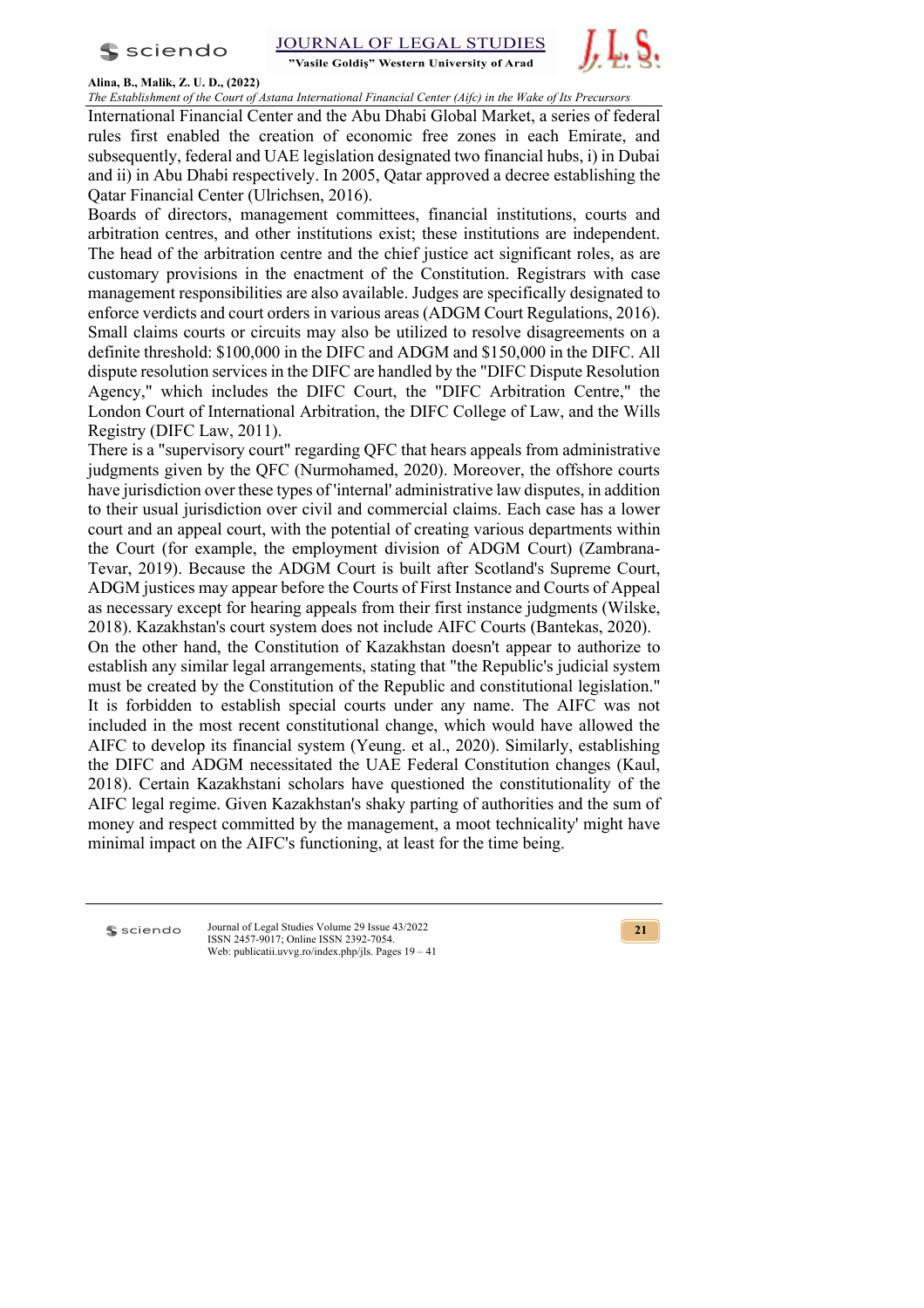



**Alina, B., Malik, Z. U. D., (2022)**

*The Establishment of the Court of Astana International Financial Center (Aifc) in the Wake of Its Precursors* 

## **2.1 Jurisdiction over the subject-matter**

All courts reviewed here have jurisdiction in "civil and commercial" cases (Dubai Law, 2011; DIFC Judicial Authority Law, 2004; QFC, 2005; AIFC Court Regulations, 2017). The AIFC's charter specifies legislative control over civil relations, civil procedural ties, financial relations, and administrative processes between AIFC institutions and participants and their workers. However, family issues appear to be excluded, as they were in the ADGM. Employees and the commercial establishments for which they work are likewise subject to the jurisdiction of the four courts. Before introducing Dubai Law No. 5 of 2017, which amended Article 5 of the "DIFC Judicial Authority Law," it wasn't apparent whether the DIFC Courts had jurisdiction over labour issues.

All courts are likewise barred from having jurisdiction in criminal cases. Because many investor complaints in Kazakhstan are tied to criminal processes involving tax and administrative law, this exclusion may drastically decrease the AIFC Court's usefulness. It is not uncommon for slight accounting disparities to be interpreted as significant accusations of accounting fraud, putting foreign company personnel in danger of going to jail. Violations of subsurface usage or environmental restrictions are not uncommonly utilized to influence the stockholders during agreement renegotiations by the management. Nonetheless, three different courts and the Court of AIFC have the authority to construe and rule on the scope of their jurisdiction and interpret the legislation established within each Center. The single case that addresses jurisdiction in mixed-nature situations — from the ADGM Courts – does not explain (Zambrana-Tevar, 2019).

## **2.2 Jurisdiction over AIFC's 'Centre Participants' in general**

An AIFC court's jurisdiction is determined by the parties and their location in or approved by a financial centre. Suppose the disagreement ascends from business conducted inside the AIFC and is subject to AIFC regulations. Other offshore courts, like the DIFC, have a more comprehensive jurisdiction, focusing on whether agreements are fulfilled inside all financial centres and if at least one party to the dispute is based there. The last comprehensive provision gives jurisdiction if any other future rules or regulations of each Center establish that they also prevail in the Center's laws and regulations.

Suppose all parties to the dispute are located in the AIFC, including the Center's management agency and foreign employees. In that case, the AIFC rules grant "exclusive jurisdiction" regardless of where the contract is signed, whether contractual obligations are fulfilled within or outside the AIFC, and whether the dispute pertains to the Center's services and activities. In case of non-availability of a Submission Agreement, conflicts among AIFC participants and non-AIFC



 $s$  sciendo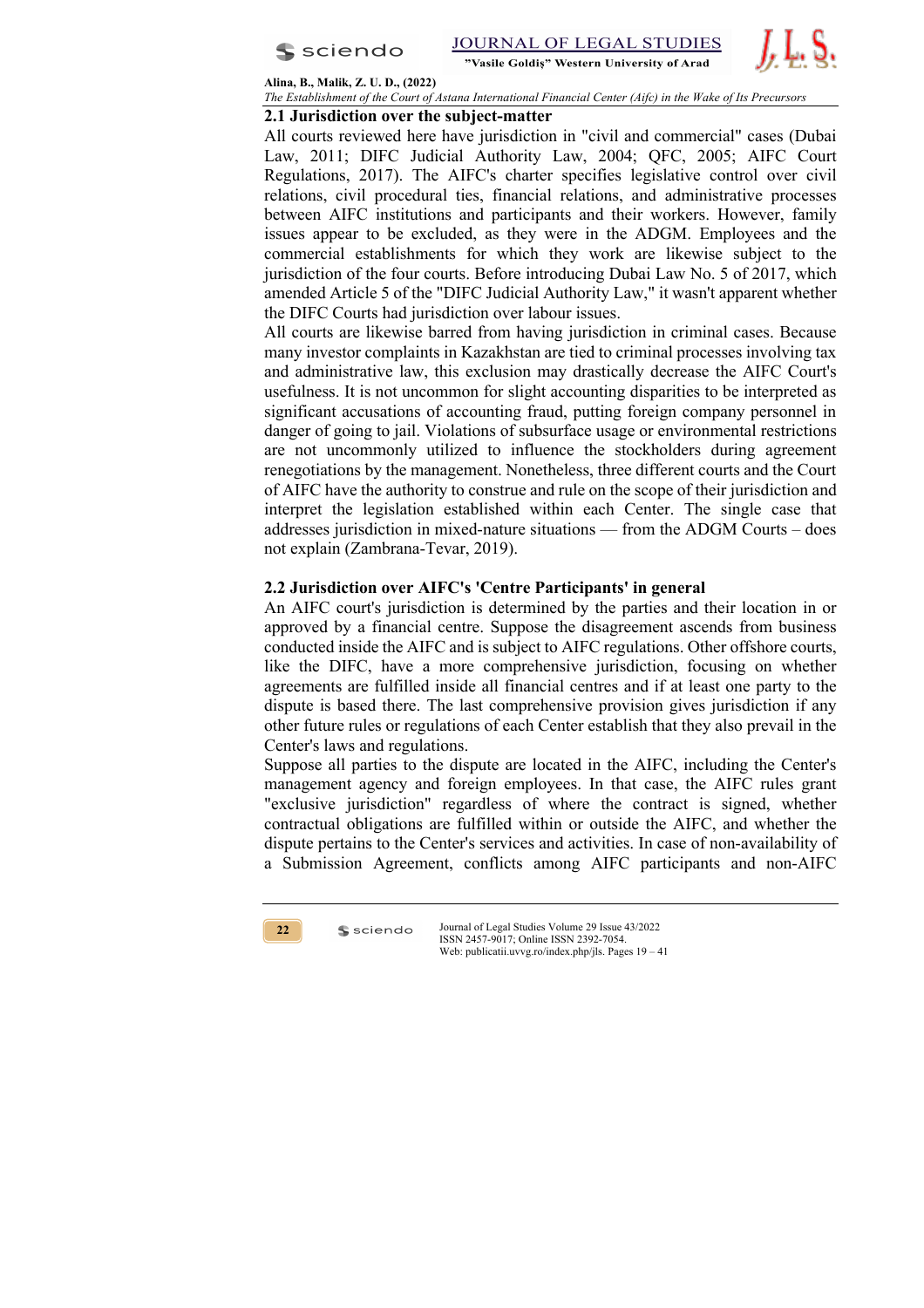$s$  sciendo

JOURNAL OF LEGAL STUDIES "Vasile Goldis" Western University of Arad



#### **Alina, B., Malik, Z. U. D., (2022)**

*The Establishment of the Court of Astana International Financial Center (Aifc) in the Wake of Its Precursors*

participants appear to be precluded except you belong to other jurisdictions, as specified under.

Under the title of this broad jurisdiction, the AIFC court rules only refer to "foreign employees" (AIFC Court Regulations, 2017), implying that matters involving Kazakhstan citizens seem to be wholly within the jurisdiction of domestic courts. The AIFC regulations' grant of "exclusive jurisdiction" may strengthen the concept that local courts in Kazakhstan cannot interfere in issues involving all persons participating in the AIFC, as well as corporations that are inside and under the AIFC's jurisdiction. AIFC laws, or conflicts involving parties that AIFC laws govern, select AIFC courts.

The AIFC statute is defined as "a legal entity registered under the AIFC Agency Act and a legal entity recognized by the AIFC" in the English translation, and as "a legal entity" in the AIFC Glossary (AIFC Act No. FR0017 of 2018-Centre Participant), which is also written in English, created under the Center's Agency Law, as well as other AIFC-recognized legal organizations." A centre participant is a legal entity that is registered under AIFC Law and is based in Kazakhstan or elsewhere but has obtained a commercial license or "order" from one of the AIFC branches or representative offices. Approved businesses, authorized market institutions, auxiliary service providers, and recognized non-AIFC members are examples of organizations functioning inside.

## **2.3 Specific Jurisdiction for Disputes Relating to Operations at the Centers**

AIFC laws provide AIFC Court's exclusive jurisdiction over issues involving "operations carried out in the AIFC and governed by the legislation" of the Center (AIFC Constitutional Statute, 2015; AIFC Court Regulations, 2017). According to its charter, the AIFC's mission is to grow the securities, insurance, banking, Islamic finance, financial technology, e-commerce, and "innovation businesses" sectors and the economic and professional services markets. The AIFC Glossary also mentions activities like real estate and precious metals. Given Kazakhstan's significant extracting industry, it's notable that no activities relating to the extraction of oil industries are listed.

The "Financial Services Framework Regulations" state that "[a] Person will be deemed to be carrying on activities in the AIFC" if "that Person is a Center Participant and the day-to-day management of those activities (even if those activities are undertaken in whole or in part from outside the AIFC) is the responsibility of the Center Participant in its capacity as such, or that Person's head office is outside the AIFC" (AFIC Financial Services Framework Regulations, 2017).

"Regulated activities" – investments, insurance, and so on – are likely not the same as operations' regulated by AIFC legislation' that are handled individually and need

Journal of Legal Studies Volume 29 Issue 43/2022 s sciendo ISSN 2457-9017; Online ISSN 2392-7054. Web: publicatii.uvvg.ro/index.php/jls. Pages 19 – 41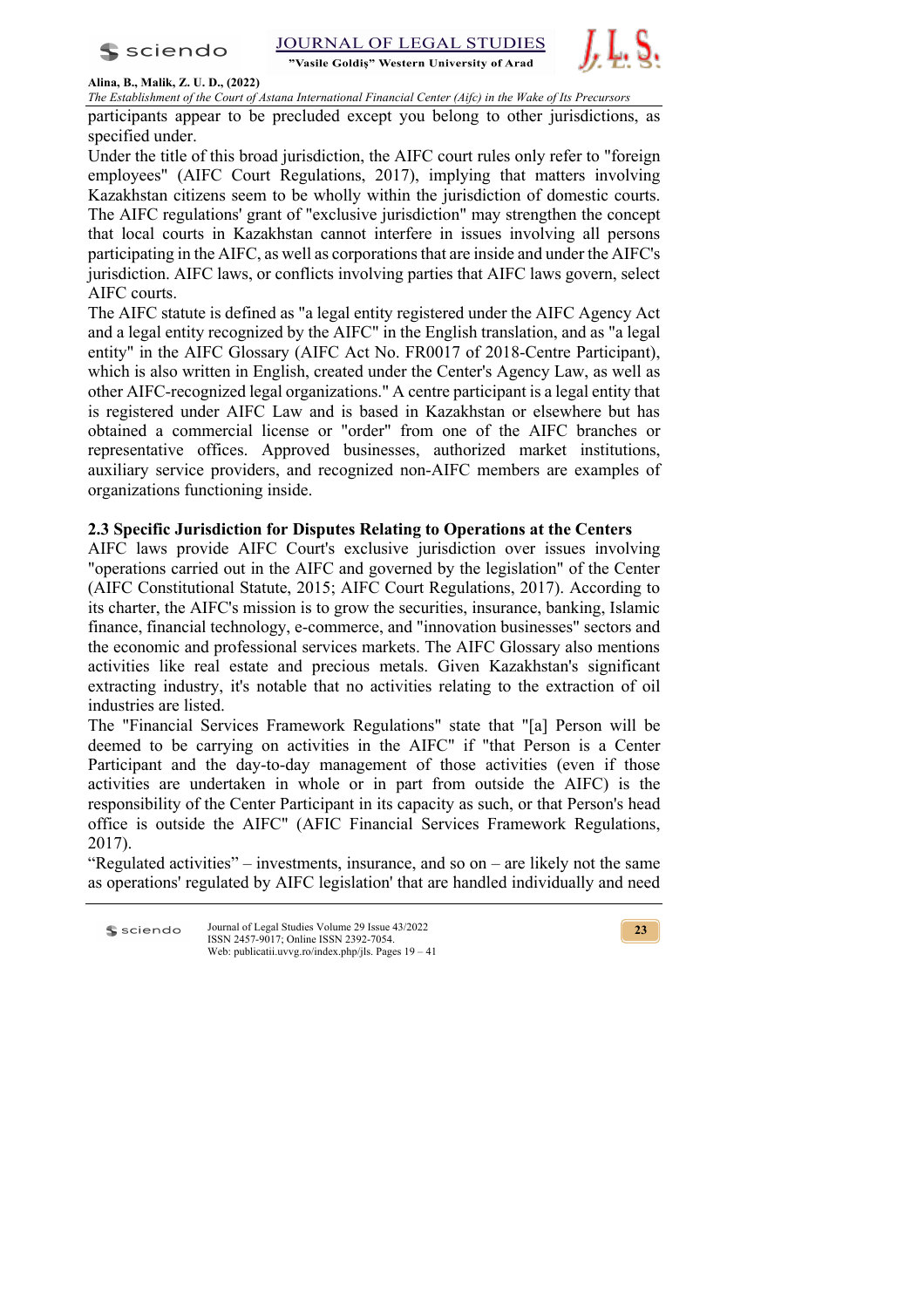



**Alina, B., Malik, Z. U. D., (2022)**

*The Establishment of the Court of Astana International Financial Center (Aifc) in the Wake of Its Precursors* 

special authorization and legislation (Buckley et al., 2020). Even though related activities or operations are already on the list of Kazakhstan, the phrase "regulated by AIFC law" could be interpreted as implying that they essentially are controlled or controlled by AIFC legislation or any rules and guidelines enacted by regulatory bodies, including AIFC constitutional regulations.

In the case of a contract discrepancy, AIFC's methods are unlikely to imply that the law of AIFC should regulate the contract. Although the AIFC has its contract law, parties to financial transactions involving AIFC and non-AIFC participants are more likely to adopt British law to govern their agreements. Different AIFC rules, financial or otherwise, may apply to the same financial transactions. The AIFC courts will have jurisdiction in this case, even if they exercise English law to the parties to secure the rights and duties of the contracting parties.

Furthermore, depending on the AIFC's extraterritorial extent, there may be instances when activities occur outside of the AIFC yet are nevertheless functionally subject to 'AIFC.' The AIFC Court, on the other hand, is unlikely to have jurisdiction in such instances since the investigation must take place in the AIFC and be governed by AIFC legislation.

Another head of the jurisdiction is established under the AIFC Contract Regulations. Such regulations "govern contracts made between AIFC Participants, AIFC Bodies and AIFC Participants, and AIFC Bodies, unless otherwise expressly provided in a contract," and "any contract governed by these Regulations is subject to the Court's jurisdiction unless otherwise expressly provided in a contract" (AIFC Contract Regulations, 2017). The contract's terms do not apply if at least one of the contract's parties is not a member of the AIFC or the AIFC Foundation. If the terms of an AIFC or AIFC court contract are not explicitly specified, the AIFC court shall have no domain.

As a result, the contracting parties of AIFC may decide AIFC Court's jurisdiction, regardless of such agreement concluded inside the AIFC. Furthermore, unless the parties agree otherwise, the Center may have jurisdiction where the parties' sole involvement with the AIFC is when they pick the terms of an AIFC contract, regardless of whether they are participating in the AIFC.

Regarding the conjunction "and" in the sentence "The AIFC process is performed in the AIFC and is legally supervised," one could envisage business procedures that take place within the AIFC. Still, they are not unavoidably supervised by the AIFC; on the other hand, operations controlled by the AIFC, however, not all or segments of its fundamentals could be carried out in a financial position (e.g., the AIFC cafeterias, the custodian is located in Luxembourg). Both requirements must be satisfied simultaneously, according to the word "and." There are no two different legal systems.

**24**

 $s$  sciendo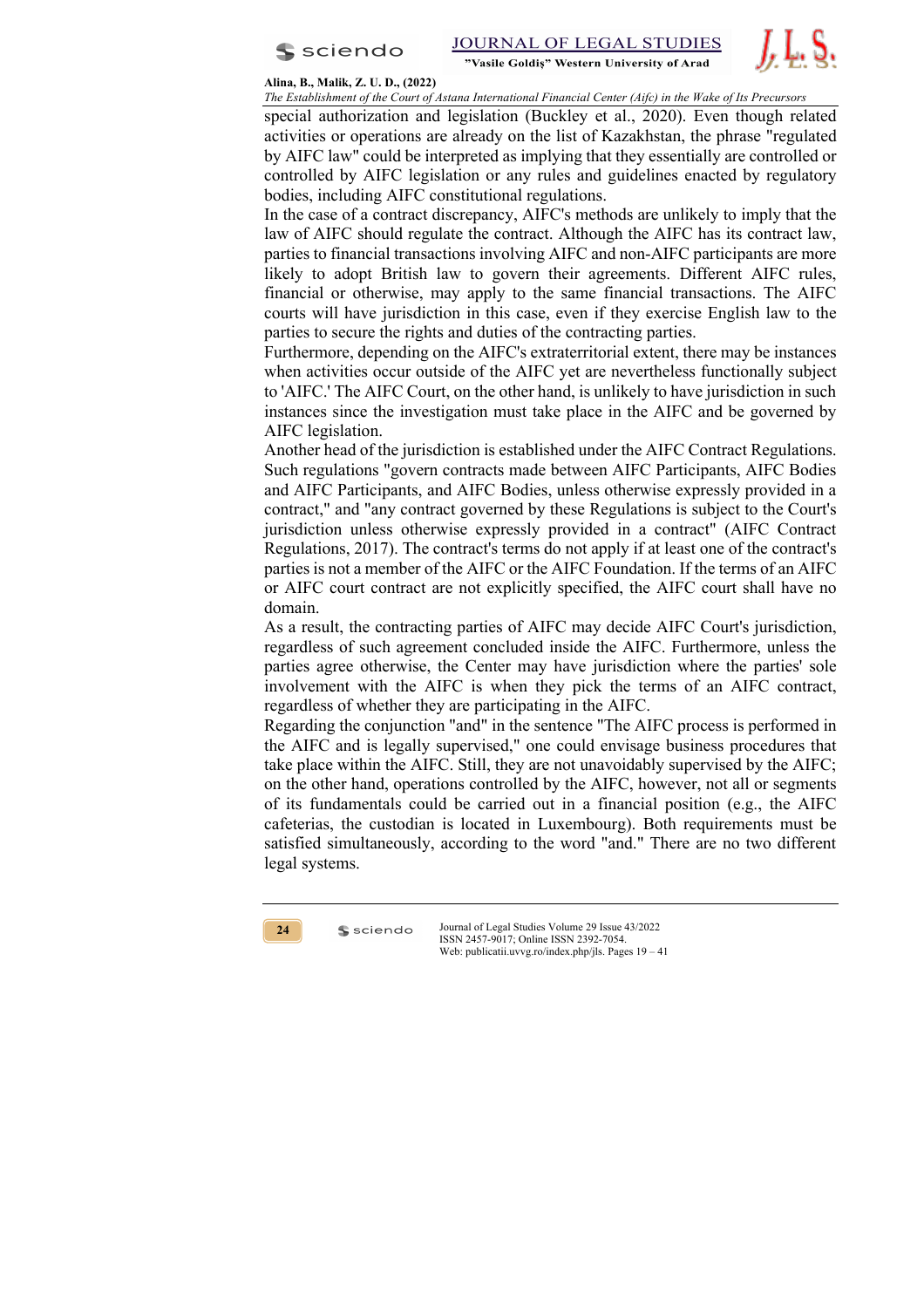



# **Alina, B., Malik, Z. U. D., (2022)**

*The Establishment of the Court of Astana International Financial Center (Aifc) in the Wake of Its Precursors*

According to the AIFC's Jurisdiction Rules, "disputes" include "incidents." If the "incidents" are also "governed by AIFC legislation," the courts may have jurisdiction over infringement claims (AIFC Regulations on Obligations, No. 16 of 2017), the ability for a violation, which governs the liability of a breach. This statement doesn't seem to be very effective when it's hard to tell whether the offence happened entirely internal or entirely external position. Eventually, though AIFC laws' jurisdiction specifically recognizes lawful objects as groups to the civil action in AIFC courts, natural people, not merely workers in employment issues, may engage in civil and commercial disputes as individuals and corporate executives.

The DIFC Court of First Instance has a more extraordinary jurisdiction than the AIFC Court of First Instance. The claim must include the DIFC or any of its organizations and any Center Establishment or Center Licensed Establishment. Unless the parties have opted out, disputes in which only one of the parties is a corporation formed inside the DIFC or a registered branch of a firm established outside come within the jurisdiction of the DIFC Courts. However, if there are poor connections between the right and the Center, the theory of forum non-convenience may apply.

Whether or not any party to the contract is present, the DIFC Court has jurisdiction over claims "incurred or in connection with" contracts entered into, signed, completed in whole or in part, or to be performed in the DIFC based on the stated or implicit conditions of the contract [1]. This section does not note that such transactions must be governed by DIFC law, as the AIFC regulations stipulate. Claims "arising out of or connected to any occurrence or transaction which has been entirely or partially conducted inside [the] DIFC and is linked to DIFC activity" will also be heard by DIFC Courts (DIFC Judicial Authority Law, 2004). For example, if the accident happened inside the DIFC or the contribution occurred there, and the violation or donation is connected to DIFC financial activity or assistance, the DIFC Court will have jurisdiction over any issues emerging from the breach or donation.

All civil and commercial disputes involving business organizations initiated within the QFC, irrespective of where contractual obligations are performed; between QFC management agencies and companies formed within both the QFC and Qatari resident individuals or entities incorporated in Qatar but not within the QFC are all subject to the QFC Court's jurisdiction. Civil and commercial disputes between commercial organizations initiated in the QFC and their contractors, i.e., contracts with commercial entities established in the QFC, are also subject to the jurisdiction of the QFC Court because they do not belong to any other categories of individuals or legal entities. The QFC Court, like the DIFC, will have jurisdiction over matters involving just one party to the Centre, regardless of whether the contract is linked to the QFC's operations (Sharar, Al Abdin, Mohammed 2016).

sciendo

Journal of Legal Studies Volume 29 Issue 43/2022 ISSN 2457-9017; Online ISSN 2392-7054. Web: publicatii.uvvg.ro/index.php/jls. Pages 19 – 41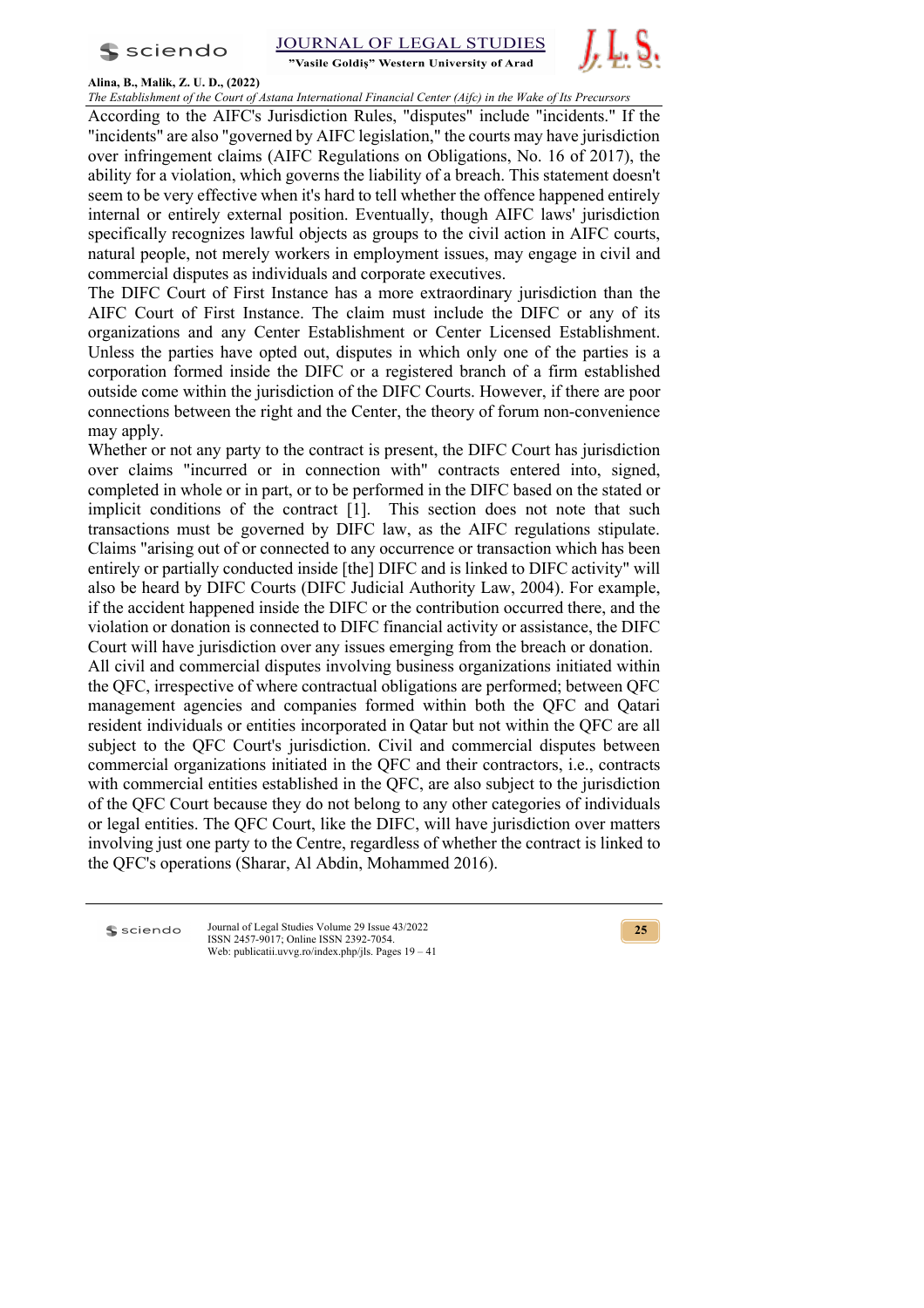

"Vasile Goldis" Western University of Arad



#### **Alina, B., Malik, Z. U. D., (2022)**

*The Establishment of the Court of Astana International Financial Center (Aifc) in the Wake of Its Precursors* 

Finally, the QFC Court has jurisdiction over instances involving QFC commercial organizations and their personnel, such as employment disputes between QFC firms and their foreign employees. Employees who register a complaint with the QFC Employment Standards Office, on the other hand, will not be allowed to appeal the QFC's decision to the QFC Court (Zambrana-Tevar, 2019). Unless they opt out of the jurisdiction, the "ADGM's Court of First Instance" has jurisdiction over "civil and commercial disputes arising out of or about a contract or a transaction undertaken in whole or in part in the Global Market, or to an event that happened in the Global Market" (Herrera, Urquidi, 2019). As a result, it does not seem that the location of the parties to the dispute has an impact.

# **3. Prompt Compliance**

The choice of court agreement is a common foundation for jurisdiction, whether the parties are central participants or are authorized to function in each Center. It may be advantageous to foreign investors who are incorporated in the host country and do business with local organizations owned or associated with the host government, such organizations may be inclined or permitted to assert to such "domestic" courts without authorization, and as such courts are not subject to the jurisdiction of foreign courts or arbitral tribunals.

However, the AIFC Court Regulations give jurisdiction over "disputes transferred by agreement between the parties [...]," the Court may deny jurisdiction or transfer any litigation to another court in Kazakhstan if it thinks it desirable or suitable. If it doesn't work because the subject is sufficiently pertinent to the AIFC, the AIFC Court seems to have the authority to decide whether or not to take jurisdiction. The QFC regulations are even more unclear, stating that "the Court will consider the explicit agreement of the parties that the Court will have jurisdiction" (QFC Court Rules, 2009).

The application agreement must be in writing, according to the DIFC and ADGM laws, although the DIFC rules do not specify the written form. The DIFC Court Registry can receive entitlement forms from associations if they are attended by a court selection agreement in the precise wording specified in the practical instructions. However, the DIFC Court has the discretion to decide its authority when the legal proceedings are begun. Lastly, the respondent's acceptance of the facilities may not imply that he is relinquishing his right to appeal to the authorities of DIFC Court, as long as the claim is filed within a set time frame.

# **3.1 Governing Law**

 $s$  sciendo

The levies imposed by British legislation in these four financial hubs have piqued the general public's interest. The "Dubai International Financial Center" stated that "The oasis of common law in the proximity of the continental legal system"

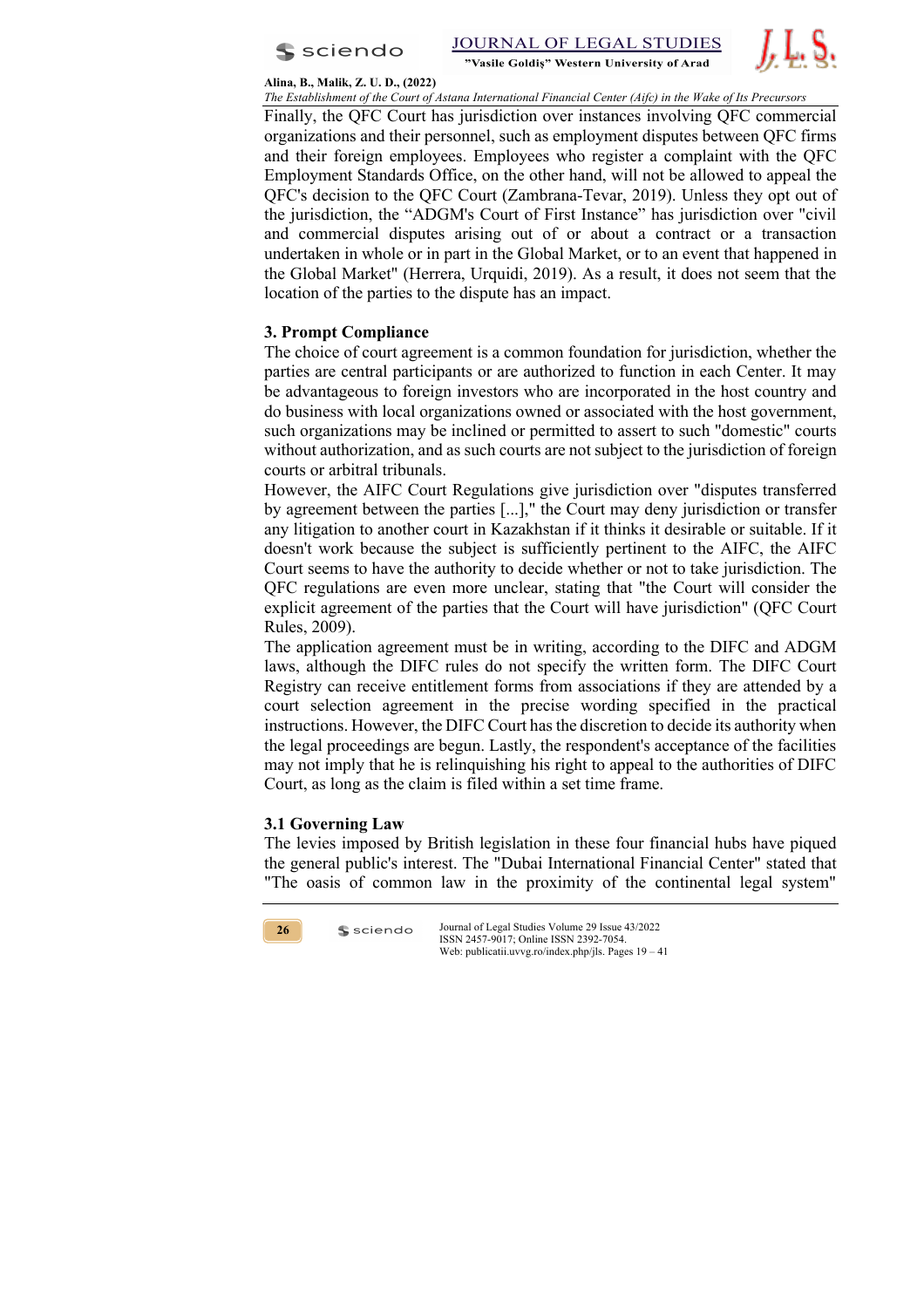$s$  sciendo



## **Alina, B., Malik, Z. U. D., (2022)**

*The Establishment of the Court of Astana International Financial Center (Aifc) in the Wake of Its Precursors*

(Krishnan, 2018). "Part-time" juries from common law countries had appointed, like in certain English-speaking Caribbean nations. The case is adversarial. Revocation orders, freezing orders, and inspection are common law litigation tools. The quantity of actual uses of English law, on the other hand, varies from Center to Center.

The principles defining the AIFC's scope and the laws that AIFC courts apply are unclear. The "AIFC Court Regulations and AIFC Court Rules are Procedural Laws" are thoroughly comparable to the English Code of Civil Procedure. According to the ruling, "the AIFC's activity is controlled by a decision of the Board of the Astana International Financial Center Court, which is based on the principles and statutes of the laws of the United Kingdom and Wales, as well as the standards of the worldfamous financial center" (Zambrana-Tevar, 2019). The Court of AIFC is also "constrained by the AIFC Acting Law and may also take into consideration final AIFC Court judgments in connected issues as well as final judgments of courts of other common law jurisdictions."

The AIFC's "Acting Law" is made of

*[the AIFC] Constitutional Statute; AIFC Acts, which are not inconsistent with this Constitutional Statute and which may be based on the principles, legislation, and precedents of the law of England and Wales and the standards of leading global financial centres, adopted by the AIFC Bodies in the exercise of the powers given by this Constitutional Statute; and the Acting Law of the Republic of Kazakhstan, which applies in part to matters not governed by this Constitutional Statute and AIFC Acts (AIFC Constitutional Statute, 2015).*

As a result, Kazakh law merely plays a supporting role, and case law may only "inform" a court ruling. Given the preceding, the AIFC's substantive law shall be the Central Laws and Regulations, as well as any law agreed to by the parties - unless it contradicts Kazakhstan's public order or policy - or any rule that the Court deems best relevant to the nature and circumstances of the dispute.

The AIFC Regulation clarifies this problem on AIFC Acts. Section 40.2 seems to require the AIFC to be used in regulatory concerns; otherwise, "the law agreed upon by all the parties involved," the regulations of such country "most closely connected to the circumstances and facts of the persons concerned," and Kazakhstan law owing to the system are the relevant laws.

*'[a]n explicit choice of a governing law in a contract is effective against all Persons impacted by the decision,' according to the AIFC Regulation on AIFC Acts. 'The existence, validity, effect, inter- pretation, and execution of [the] contract, or any provisions of [the] contract, including any formality requirements,' is governed by this legislation. The contract is regulated by the Acting Law of the AIFC' in the absence of an explicit preference.*

sciendo

Journal of Legal Studies Volume 29 Issue 43/2022 ISSN 2457-9017; Online ISSN 2392-7054. Web: publicatii.uvvg.ro/index.php/jls. Pages 19 – 41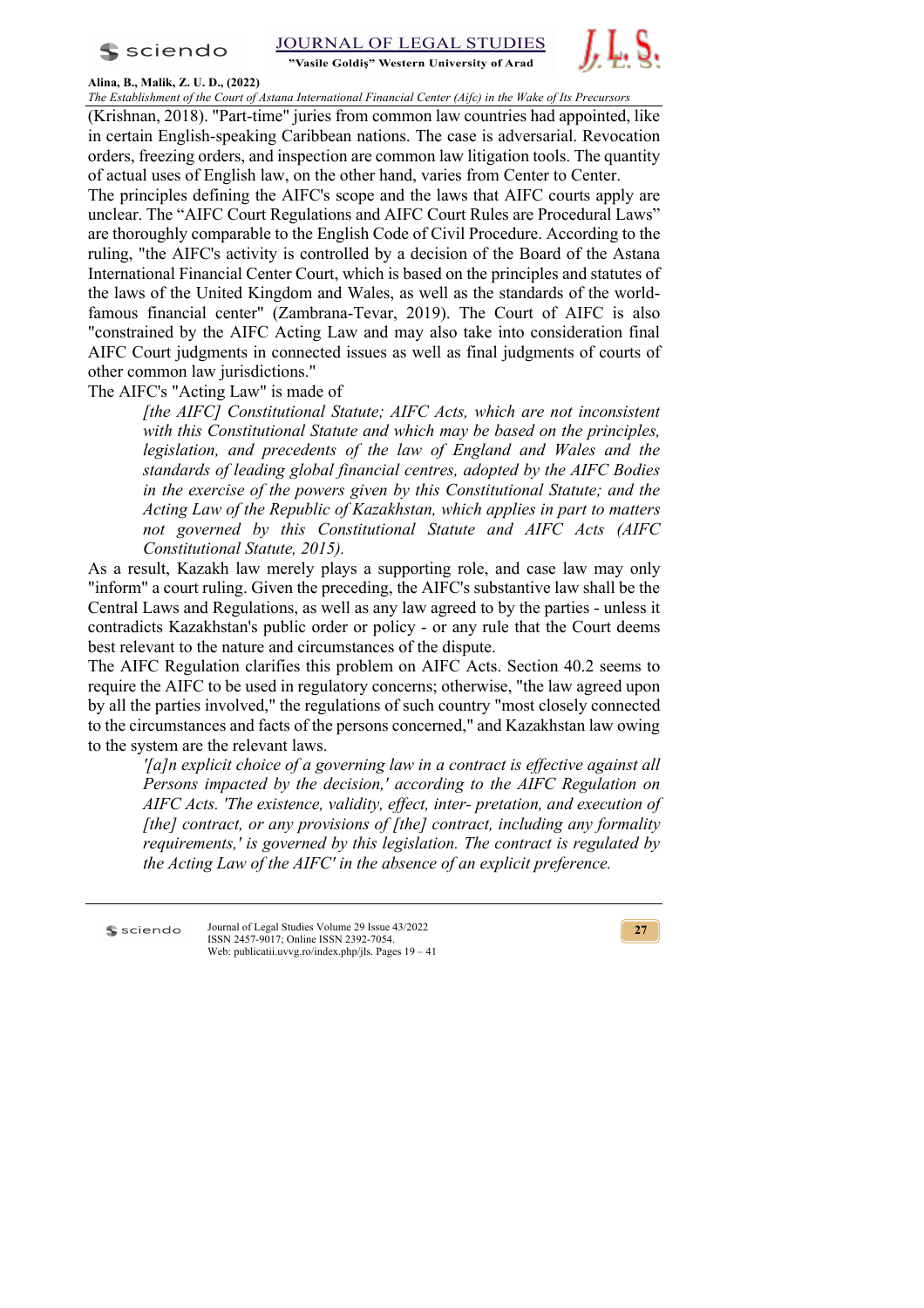



#### **Alina, B., Malik, Z. U. D., (2022)**

*The Establishment of the Court of Astana International Financial Center (Aifc) in the Wake of Its Precursors* 

The contract's relevant law governs the ability and power of agents. In the arrangement amongst the third party and the agent, if the latter is acting as a representative or principal, the principal's rights and responsibilities to the third party are governed by applicable legislation. A clause on the legislation applicable to legal subrogation is also included, nearly entirely based on "EU Regulation Rome I's, Article 15". Its own set of rules governs the Dubai International Financial Center. To deal with the substance of the issue, the DIFC Court may allow implementing the local laws unambiguously selected through the litigants. The DIFC internal law can be performed if no other choice exists, especially regarding the supervisory role. In the lack of DIFC dispute resolution norms, the "laws of England and Wales" - and other common law nations – possibly used, as well as decisions from other jurisdictions. Whether the UAE's local law may be the preferred legislation for litigants in a DIFC dispute? Perhaps, the establishment of the legal system of DIFC is considered to be a definite legal system. However, the parties have no justification and cannot adopt UAE law since the DIFC Court may apply foreign domestic laws (Isidro, 2021).

Where the choice of law of the parties' contradicts communal policy or public morality, the regulations selected by the litigants in DIFC action will have no right to be implemented. In the situations of the QFC and the AIFC, this reference to public morality also becomes a reference to public order, and it may be a severe reminder that certain Muslim nations' norms and traditions vary from those of the West. Even though these centres are intended to attract vast numbers of foreign workers and their families, the phrasing of the harsh bill does not seem to allow for any cultural adaptations. If an explicit choice of law conflicts with DIFC overriding required requirements, such as those having regulatory substance, it may be ignored (Oseni, Umar, Hassan, 2015).

The ADGM calls for a comprehensive implementation of English and Welsh law, including English equity norms, inside the Center, "as it exists from time to time" (ADGM Application of English Law Regulations of 2015). Nonetheless, this bold absorption of an entirely foreign legal system comes with many caveats. English law shall be applicable "insofar as it applies to the circumstances of the ADGM", "subject to any modifications as those circumstances require," "subject to any amendment thereof" constituted by the ADGM laws, and "notwithstanding any changes made to the law of England after the enactment of ADGM regulations." The Centre will make such modifications; each new English law is expressly incorporated into the ADGM's legal system. Any inconsistency between English law and the statutes and principles of ADGM should be decided in favour of the last mentioned. Choice of law agreements is not explicitly mentioned.

The QFC Constitutive Legislation states that rules and guidelines of the QFC extend to the agreements, dealings, and settlements between firms founded or operated in



 $s$  sciendo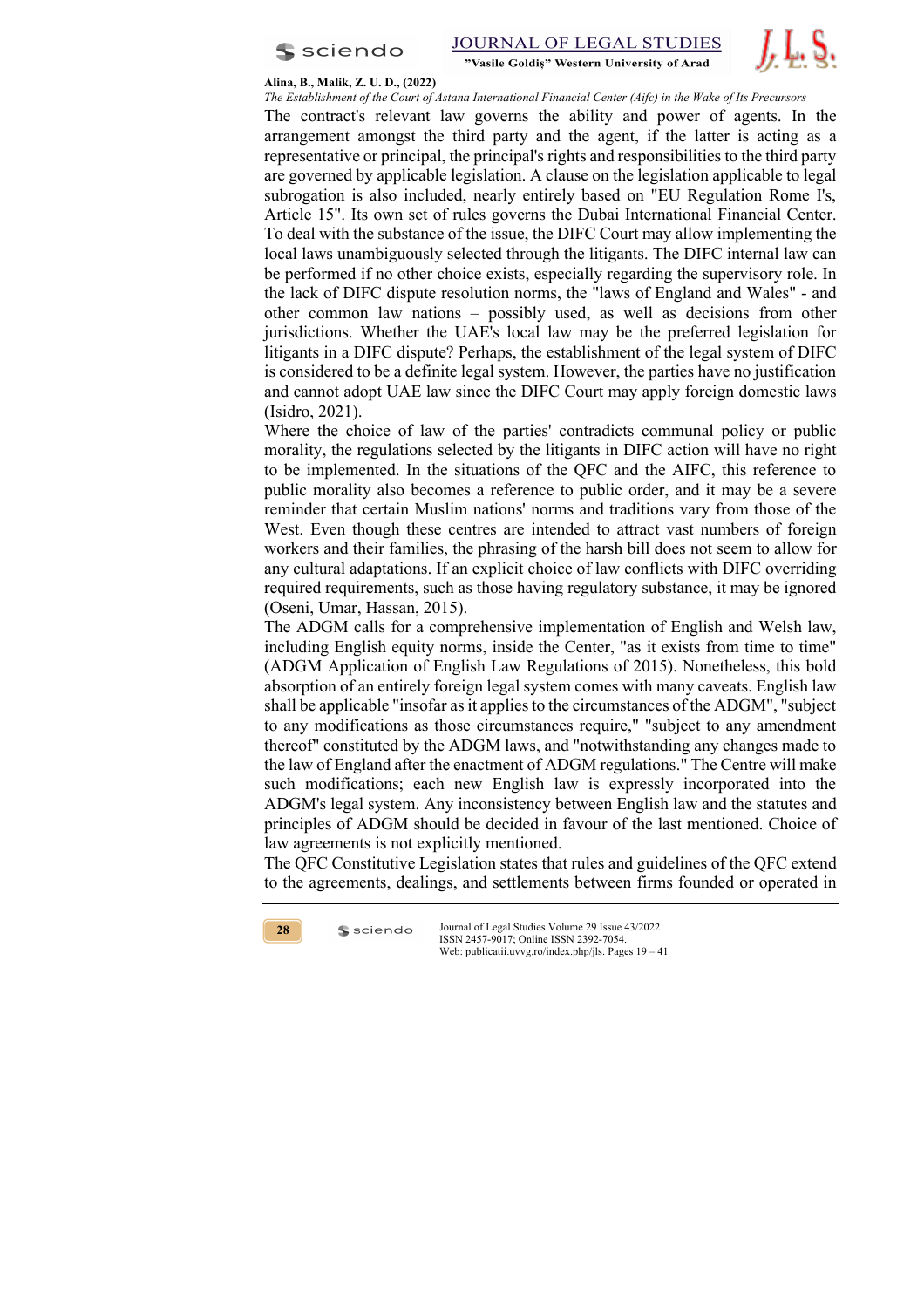



## **Alina, B., Malik, Z. U. D., (2022)**

*The Establishment of the Court of Astana International Financial Center (Aifc) in the Wake of Its Precursors*

the QFC and persons or organizations based in the QFC or outside of Qatar unless the parties agree otherwise (QFC Law, 2005). A vague statement also states that QFC courts "generally settle matters based on" mutually agreed on laws. Still, if this choice contradicts the public order of Qatar, the QFC option, the policy of the public, or consumption law will be ignored for money.

According to the DIFC Court Rules, a party desiring to utilize the findings of an inquiry into a non-DIFC legal action as evidence must submit an early notice, stating the issue of the investigation's conclusion as well as the Court's evidentiary process. The notice must state if expert testimony on foreign law will be presented, along with the foreign law's duplicate document. The ADGM Court Regulations provide for specialist testimony on foreign law and, in certain situations, the filing of judicial judgments when such a legal point is heard in the context of international law (ADGM Court Regulations, 2016).

# **4. Judgments and other judicial decisions are recognized and enforced**

Within the AIFC, there is an AIFC Court; the AIFC's courts may adopt regulations or practical guidance to ensure those judgments and other arbitral decisions are adequately enforced. As with other centres, new rules and agreements with local or foreign courts for the motivation of recognition and enforcement should be anticipated in the future. In reality, the AIFC is an associate of the "SIFoCC (Permanent Forum of International Commercial Courts)" that may help with conceding and execution via MoUs and informal agreements.

Judgments of the AIFC are to be enforced in Kazakhstan "in the same manner and on the same conditions as decisions of onshore" courts. Parties essentially initiate a petition to the AIFC Court for an 'execution order' and then translate the judgments into Russian or Kazakh. The AIFC Court has already reached an agreement with the Republican Chamber of Private Bailiffs, responsible for implementing domestic court orders. According to reports, Kazakhstan's Senate is working on a bill to add the AIFC court to the list of courts, and the AIFC court's judgments and orders will be carried out by the Minutes in line with local legislation (Bookman, 2020). Despite this prospective legal shift, enforcement processes may remain challenging, mainly if AIFC courts give remedies that Kazakhstan's legal system does not provide.

Kazakhstani domestic court verdicts "are to be executed in the AIFC in line with [the] legislation," according to Kazakhstani law (AIFC Constitutional Statute, 2015). This clause might suggest that Kazakhstani judgments will have a similar impact on the AIFC as they do everywhere in Kazakhstan. It is unlikely that the Court of AIFC will be required to implement the national Civil Procedure Code in these situations. It might alternatively be interpreted as a gift of authority to the 'onshore' courts on the grounds of enforcement, parallel litigation, or res judicata.

sciendo

Journal of Legal Studies Volume 29 Issue 43/2022 ISSN 2457-9017; Online ISSN 2392-7054. Web: publicatii.uvvg.ro/index.php/jls. Pages 19 – 41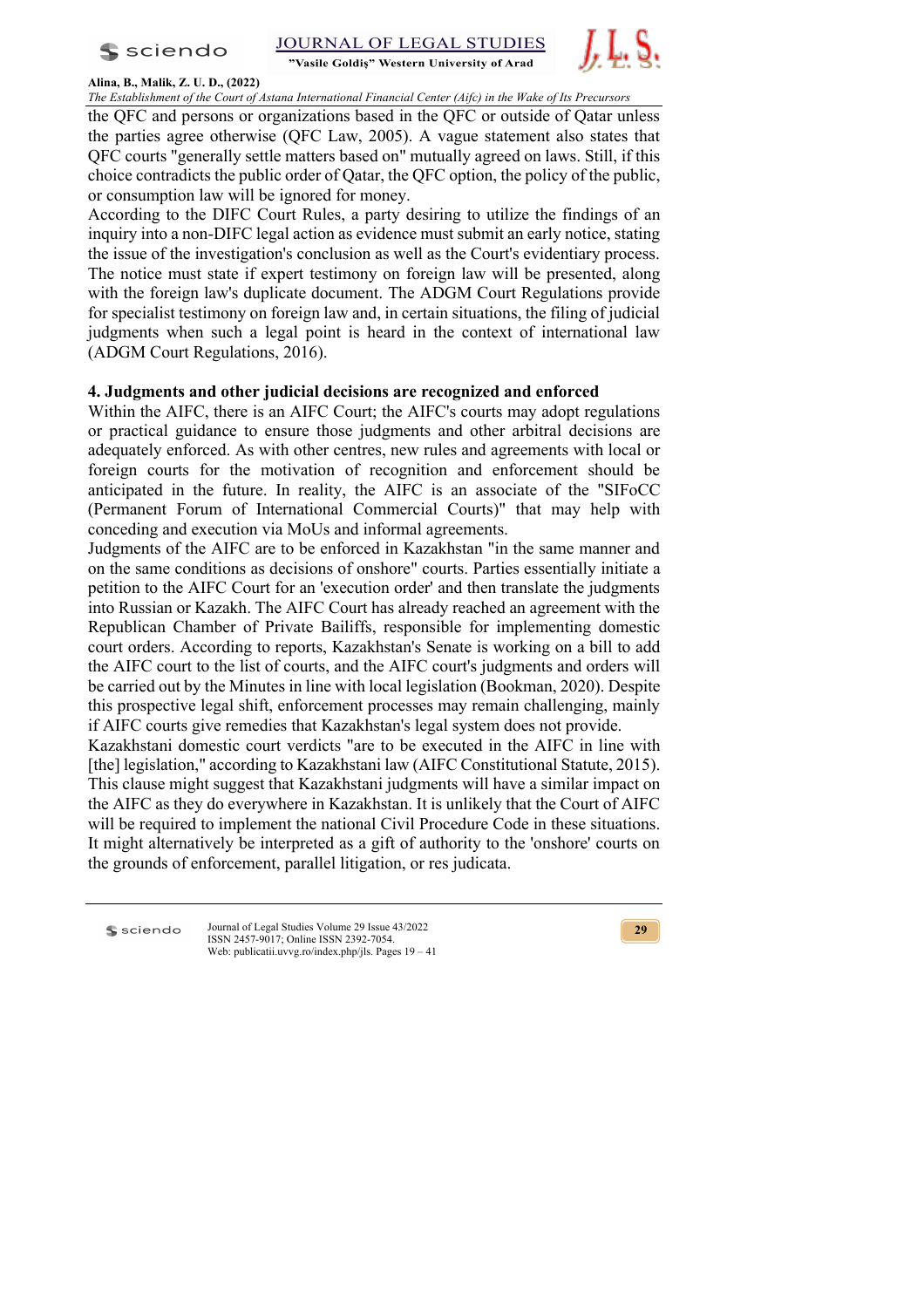



#### **Alina, B., Malik, Z. U. D., (2022)**

*The Establishment of the Court of Astana International Financial Center (Aifc) in the Wake of Its Precursors* 

Except for the possibility of obtaining a certified copy of an AIFC judgment, there is no mention of foreign judgments being recognized and enforced inside the AIFC or AIFC court decisions being recognized outside the AIFC. The AIFC is very important in terms of international enforcement. Courts are excluded from the host country's domestic judicial system since the AIFC's architects could have done differently and did not follow the DIFC's lead in this regard. It might imply that parties to AIFC action cannot take advantage of Kazakhstan's limited recognition treaties, particularly those with the "Commonwealth of Independent States (CIS)" and the treaties used by the courts in Kazakhstan (Kassenova, 2020). If the AIFC Court's judgment is not classified as a judgment of the "Court of the Republic of Kazakhstan," not just the treaty mentioned earlier may apply. Still, the country seeking recognition may also apply internal recognition regulations based on reciprocity, which usually involve judgments issued by courts of judicial organs in some countries.

An AIFC court award (opposite to an IAC arbitral award) couldn't be designated as an arbitral award recognized under the New York Convention (NYC) since an AIFC court is not an arbitral tribunal. Although the term "arbitral award" is defined by the NYC as "an arbitration conducted by a permanent arbitral institution," submitting an arbitration always requires the parties' consent—the AIFC courts may have jurisdiction without the need for a court agreement—and the parties to arbitrate must appoint an arbitrator. Even though Kazakhstan denies the AIFC's status as a domestic court, other nations' courts may conclude that the AIFC is, after all, a judicial institution of a sovereign state with the same characteristics as any other judicial institution and that its judgment must be for acknowledgement. An independent nation may split its form inside its boundaries in any manner it sees appropriate and creates specialized judicial institutions as required, all while remaining a cohesive political and legal entity in the eyes of the rest of the world.

Furthermore, suppose the Republic of Kazakhstan has ratified an international treaty that includes terms vary from the Constitutional Regulations (AIFC). In that case, the international treaty's requirements essentially are followed (AIFC Constitutional Statute, 2015). The paragraph above appears to guarantee that global judgments and arbitral decisions be recognized and enforced within the AIFC, but not the other way around, according to the treaty ratified by Kazakhstan. To implement decisions of foreign courts within the AIFC, AIFC courts must operate municipal courts in Kazakhstan. Still, admission of AIFC court verdicts outward of Kazakhstan may not be benefited from these agreements.

Lastly, nevertheless of the AIFC court's kind and position, or the IAC's ruling, it is apparent that the AIFC is located on the territory and within the jurisdiction of the Republic of Kazakhstan. Foreign creditors should benefit from a practical and enforceable recognition treaty or any subsequent individual arrangement if a



 $s$  sciendo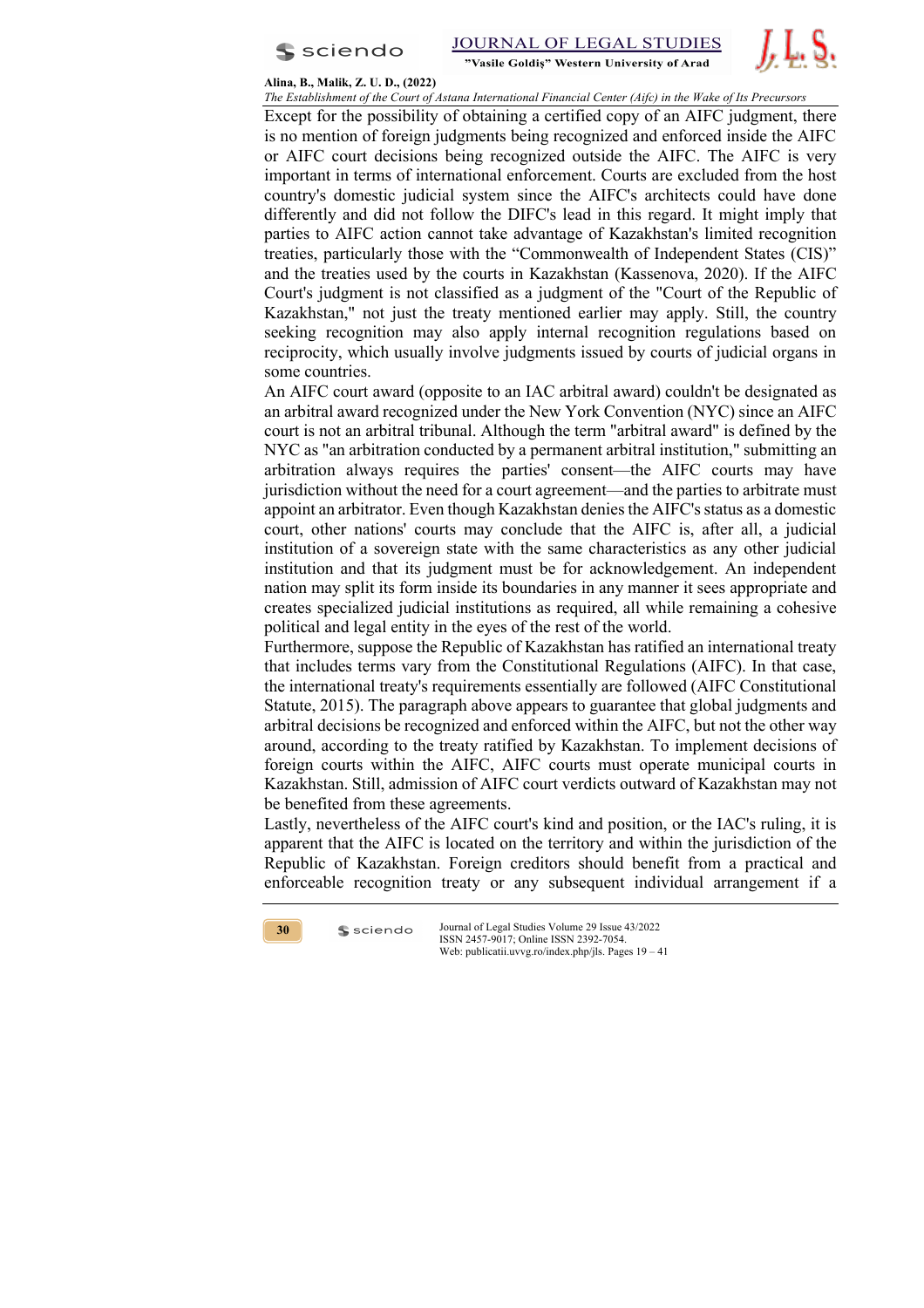$s$  sciendo



## **Alina, B., Malik, Z. U. D., (2022)**

*The Establishment of the Court of Astana International Financial Center (Aifc) in the Wake of Its Precursors*

decision debtor has assets in the area with the AIFC. Like every other country, Kazakhstan carries international responsibility for its territory unless a treaty specifies otherwise. Furthermore, concerning administrative and criminal proceedings, Kazakhstan's domestic courts and other state agencies maintain particular residual jurisdiction over persons and legal companies incorporated inside the AIFC. Like foreign courts, its financing comes from public monies, which may encourage the AIFC courts' inclusion in the Kazakh judiciary. All of this demonstrates that the AIFC and AIFC courts are not entirely distinct from the host country's legal system.

The DIFC's identification and enforcement standards have been tested more thoroughly in the field. The DIFC Court, the Dubai Court, other government bodies and international judicial institutions have signed various agreements and memorandums of understanding. While MoGs seem to be successful in identification and enforcement, their legal character remains a concern. The Memorandum of Understanding (MoU) among the "Supreme Court of Kazakhstan and the DIFC Courts," for example, states that it "has no binding legal force" and "does not constitute a treaty or act" (Koster, Harold, and Mark, 2018). A DIFC implementation judge is also in charge of enforcing offshore decisions inside the DIFC, which is completed totally in conformity with the internal laws of DIFC's and court regulations.

Before the DIFC Court in Dubai may execute a judgment or court order, it should be ultimate and enforceable, deciphered into Arabic, and authorized by the DIFC Court. The executive party should acquire an implementation letter from the DIFC Court to the Chief Justice in Dubai and later submit an execution request to the execution judge in the "internal" Dubai Court, the implementation letter, and the certified conversion. The Dubai courts' execution judge will deal with any objections to the implementation, although he will not evaluate the claim's merits. It will be carried out in line with Dubai's procedural laws, much as the verdict or order of the Dubai Internal Court. Interim orders issued by the DIFC, such as freezing orders, are also enforced by Dubai onshore courts, but not search rankings.

The UAE Procedures Law controls the implementation of DIFC judgments in other emirates, stating that the competent enforcement magistrate in Dubai will submit a DIFC judgment or instruction to the enforcement court in the UAE terrain for execution. Any procedural complaints submitted by the previous execution judge in another emirate will be sent to the implementation judge in Dubai, as would one's asset obtained due to the execution sale. It's unclear if DIFC courts may send DIFC rulings straight to the ultimate UAE execution judge outside of Dubai in reality.

Because the DIFC Court is part of Dubai's legal system, its verdicts and conclusions benefit from the UAE's international treaty involvement [2]. The DIFC Court may additionally be utilized as a 'pipeline jurisdiction,' permitting internal recognition of

Journal of Legal Studies Volume 29 Issue 43/2022 sciendo ISSN 2457-9017; Online ISSN 2392-7054. Web: publicatii.uvvg.ro/index.php/jls. Pages 19 – 41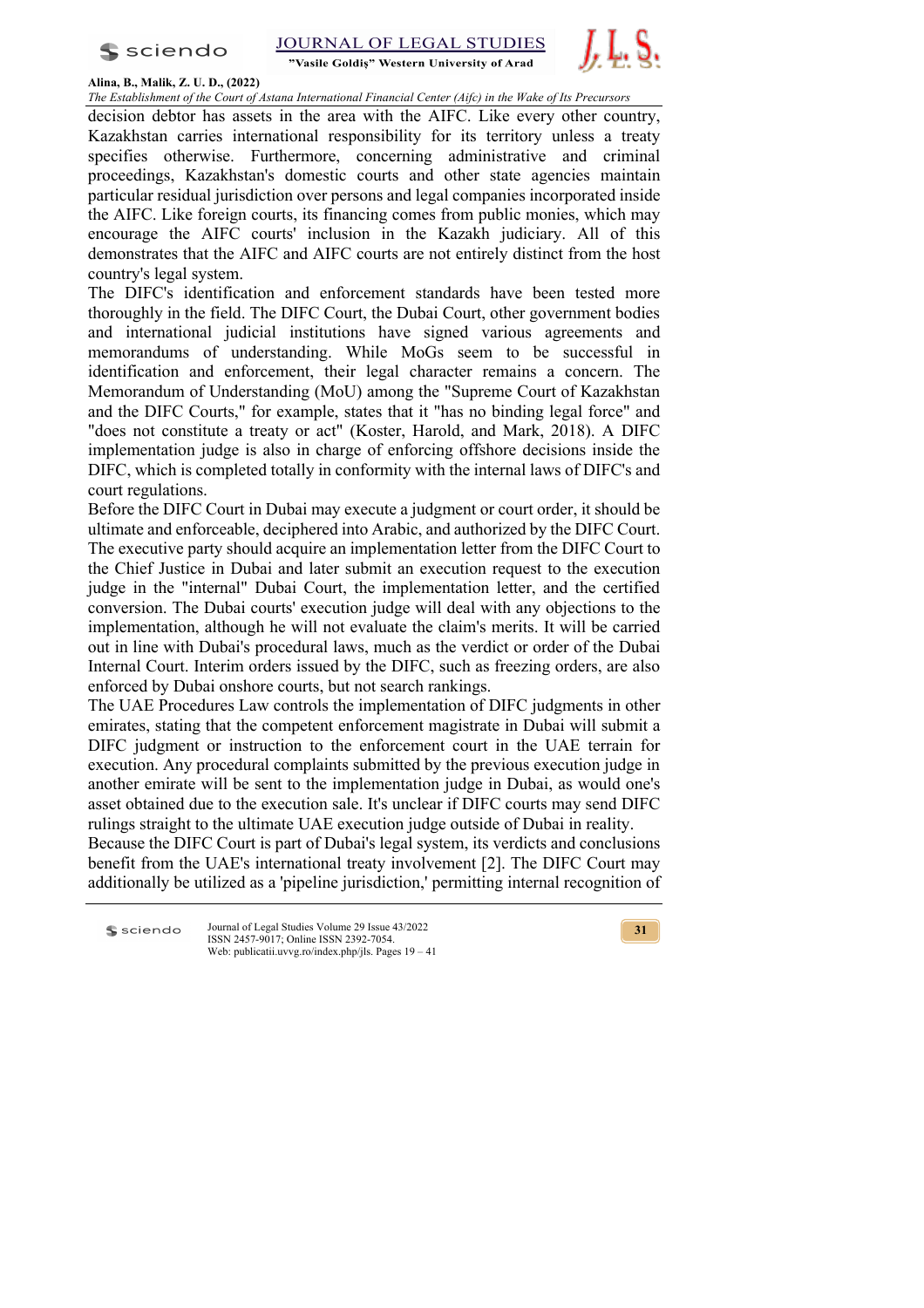



**Alina, B., Malik, Z. U. D., (2022)**

*The Establishment of the Court of Astana International Financial Center (Aifc) in the Wake of Its Precursors* 

global judgments and arbitration proceedings for the DIFC and DIFC legislation, with the goal of later enforcement in Dubai or the UAE, however other than the Dubai Centre.

Before or after the DIFC judgment is rendered, a party who has submitted to the DIFC Court's jurisdiction or whose dispute falls under the DIFC Court's jurisdiction for any other reason may agree to "any dispute arising out of or relating to the following causes" without paying any money to the DIFC Court. The judgment creditor might choose which judgment to transfer to arbit.

It further allows the DIFC performing party to convert its DIFC judgment into an arbitration award of the DIFC and the London Court of International Arbitration, allowing it to be recognized and enforced under the more appropriate New York City in New York Convention and a more significant number of countries to be parties to the arbitration award. Alustath is skeptical about the latter option because (a) an affirmative award would not qualify as arbitration for the motivation of the NYC since the arbitrator would not settle any severe substantive issues, and (b) there can be no proof of leaving, and (c) Foreign courts will be violated by confirmation decisions; otherwise, these courts will have authority over the mechanism for recognizing and enforcing court judgments. Under the New York Convention, an arbitral tribunal may turn a party's settlement agreement into a recognized and enforceable arbitration award, but only if applicable arbitration rules and regulations are followed.

The Abu Dhabi Global Market and the Ministry of Justice in Abu Dhabi also signed a Memorandum of Understanding on mutual execution of the judgment, enabling the ADGM Court to select an executive judge for the Ministry of Justice in Abu Dhabi to carry out the decision outside of the ADGM. Creditors can instantly appeal to the Department of Justice (ADJD) of Abu Dhabi to enforce their Abu Dhabi Global Market Court judgments. Only decisions of other Emirates or the Ministry of Commerce are recognized inside the ADGM if an agreement is established in advance.

The ADGM Court will deal with the acknowledgment and execution of international verdicts and overseas arbitral awards in compliance with the UAE Conventions and its internal procedural rules. When a foreign court that is not a party to the applicable treaty makes a ruling, the ADGM Chief Justice, after discussing with the ADGM Chairman and certifying that it would give equal substantive treatment, directs the foreign Court to be regarded as a "recognized foreign court." Its monetary judgments are deemed "recognized foreign courts," excluding tax payments. The foreign judgment or provisional compensation order should be considered ultimate and decisive "notwithstanding that an appeal may be underway against it, or that it may still be susceptible to review in the courts of the originating court." Foreign decisions must be registered during the six years of the judgment with the ADGM Courts.



 $s$  sciendo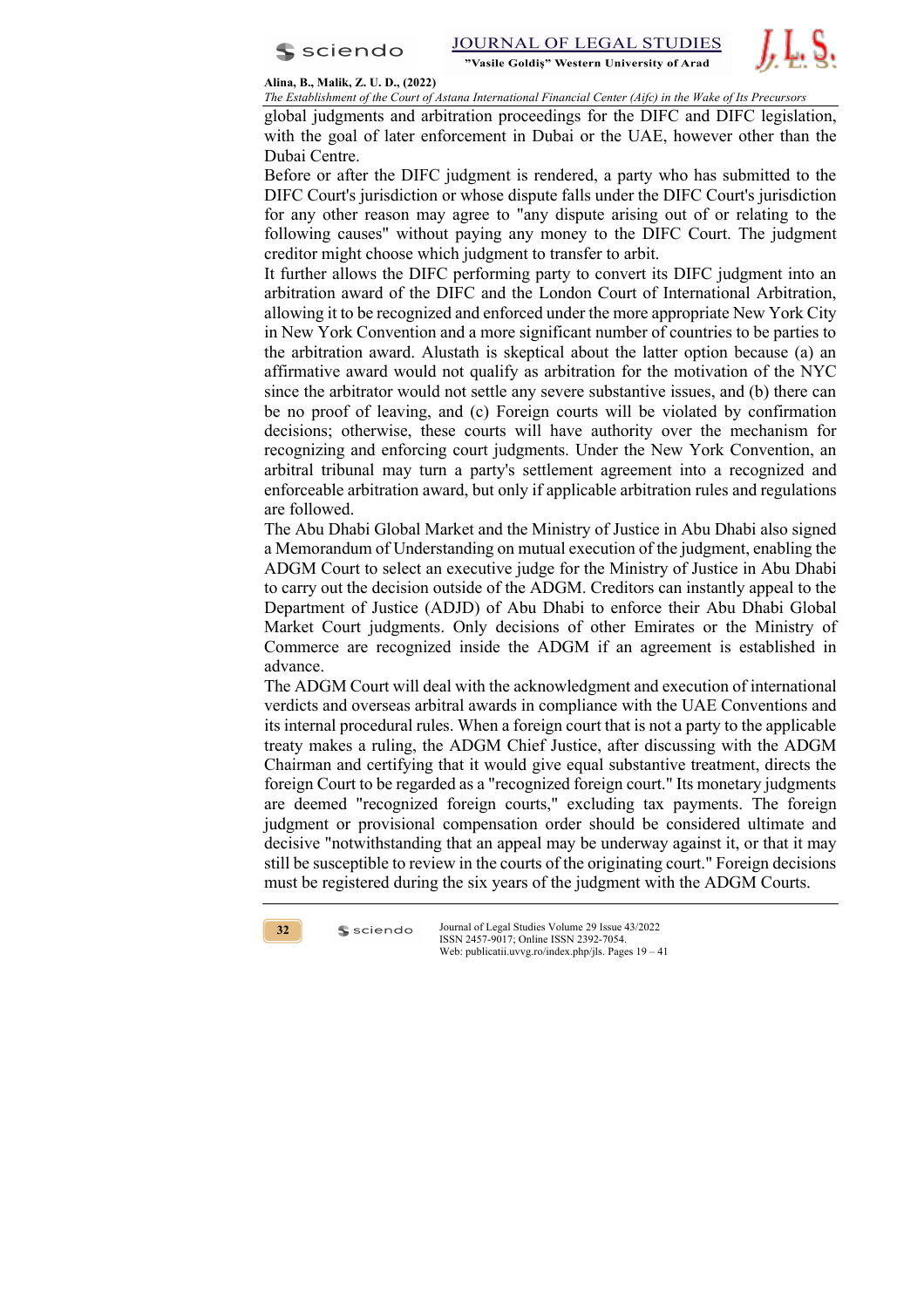



"Vasile Goldis" Western University of Arad **Alina, B., Malik, Z. U. D., (2022)**

*The Establishment of the Court of Astana International Financial Center (Aifc) in the Wake of Its Precursors*

The ADGM court will not reconsider the case's merits and will only refuse recognition if the foreign judgment is executed in whole or in part (partial execution is also possible); If the decision cannot be implemented in the nation where it was rendered; If the originating Court isn't competent to hear the case; If the debtor is not given enough notice; if the judgment was acquired by deception; If the right to rule does not belong to the person submitting the registration application; if the judgment is in violation of the "ADGM or Abu Dhabi General Policy"; or if the exposition of the case is already the subject of a final judgment by another court; or if the case's subject matter is already the subject.

In the following conditions, a foreign court of the first instance is regarded to have jurisdiction: (a) if the debtor willingly comes before the Court in an opponent's action, either the plaintiff or the counterclaim; (b) if the debtor is a legal person or is domiciled in the Court's jurisdiction, the entity is registered following the Court's laws. If the debtor resides in the Court's jurisdiction or is a legal entity, the debtor is registered according to the Court's rules. If an appeal against foreign judgments is pending, the debtor's ADGM court has the authority to rescind recognition of the registration or to postpone the cancellation request.

The QFC's internal rules state that the QFC Courts' judgments and orders are verdicts of Qatari courts, and thus "capable of enforcement and execution by Qatari courts as would be a judgment or order of any other Qatari court" (QFC Court Rules, 2009). Qatar's authorities shall offer colossal assistance to the QFC Courts as is required for implementation. Though, a QFC enforcement judge will be "mainly responsible for the execution of the Court's judgments, decisions, and orders," according to the QFC Court regulations. The application for the enforcement of the QFC ruling should be directed first to the enforcement court, which has the jurisdiction to impose penalties and orders and then to the appropriate Qatari authority or authority, where it should be translated into Arabic.

The QFC does not directly address the recognition of QFC decisions made by other Emirates or outside the UAE and the glory of international judgments and judgments issued by different UAE local courts. Referring to a QFC Governance as a local government in Qatar, on the other hand, may imply that the latter has all of the benefits of a Qatari arbitrator. The QFC Court, on the other hand, must acknowledge the international ruling under the same terms as the Qatar Court.

# **5. Courts' Responsibilities and International Judicial Cooperation**

The courts of these centres Finance may issue warrants for custody, custody, search, sale, or preservation of related property, orders to enter premises, orders to freeze and search warrants, orders to provide documents and proof of custody, the appointment of guards or trustees, or a demand from a litigant to surrender his identification and provisional payment, amid other possessions. The AIFC Court

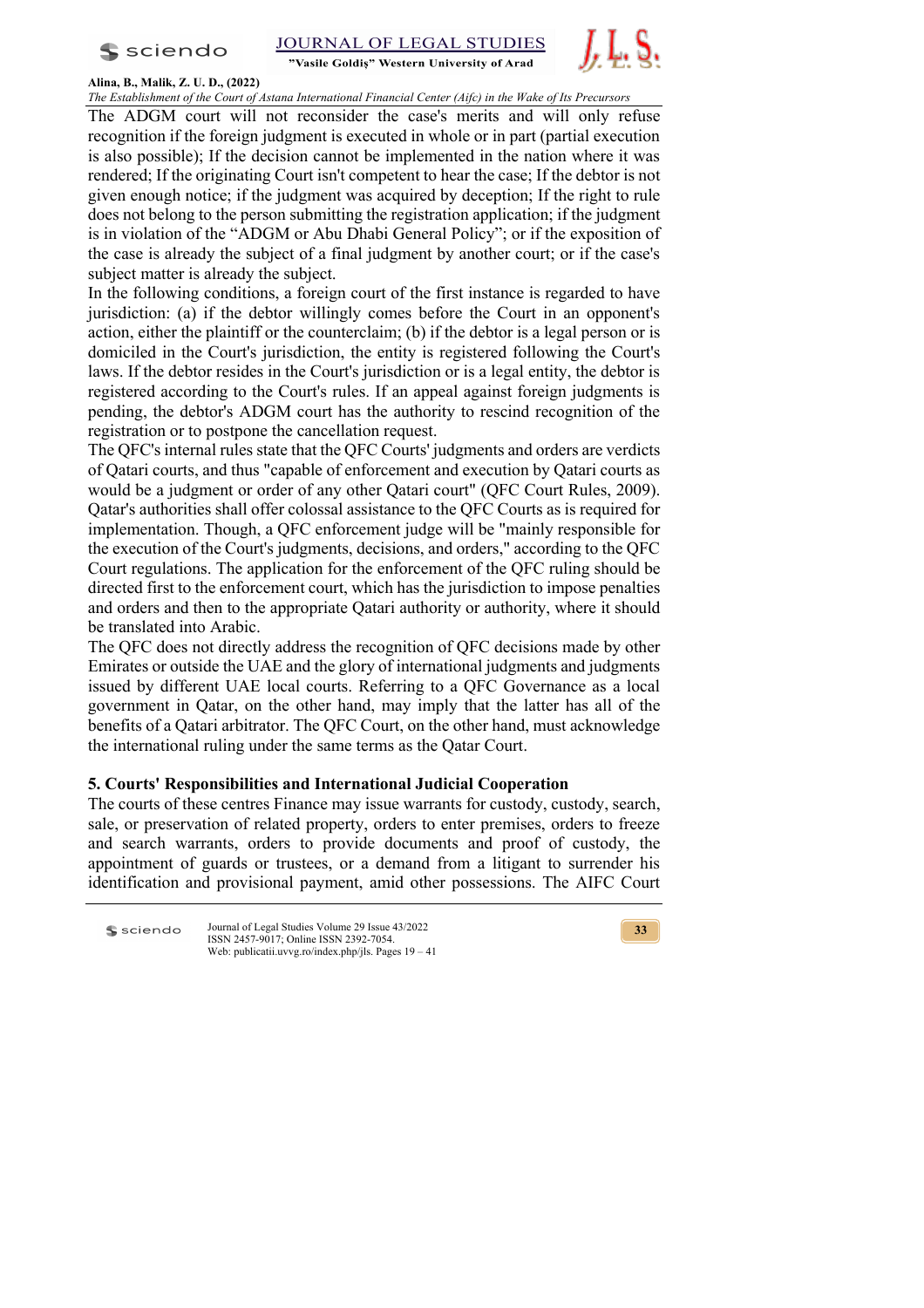



#### **Alina, B., Malik, Z. U. D., (2022)**

*The Establishment of the Court of Astana International Financial Center (Aifc) in the Wake of Its Precursors* 

Rules' list of available interim remedies and orders, as well as the procedure for granting them, is identical to the DIFC Court Rules' list.

The regulations of these centres courts also address international civil cooperation under different titles about requests for help from foreign courts, but only for the start of civil litigation that has previously started or is now going to begin. These courts may issue various orders addressing witness examination, ordering witnesses to take a deposition, producing documents, or inspecting property based on an appropriate application backed by evidence.

The ADGM Court guidelines further provide that witnesses may be forced to testify, even if they are not under the ADGM Court's jurisdiction but are in Abu Dhabi. An examiner or commissioner may be appointed by The Court of ADGM to record the evidence "beyond the jurisdiction" for this purpose. The Rules of ADGM Court further indicate that "any person nominated by a foreign state's court or other judicial body shall have the ability to administer oaths in the ADGM to gather evidence for use in civil proceedings" (ADGM Courts Regulations, 2016).

## **5.1 The 'Offshore' Courts and Arbitration Centers Relationship**

The analysis of four economic centres has created arbitration tribunals or dispute resolution centres to offer arbitration and mediation services as substitutes for their external judicial systems. These groups are self-contained, with their legal personality, budget, and internal board of directors, President, and CEO. Additionally, some experts are designated as globally known specialists from the common law countries to serve on these regulatory and supervisory bodies, just as they have been nominated to serve on courts. In other circumstances, each Center collaborates with more experienced arbitration institutions to design its arbitration system (e.g., LCIA at DIFC and ICC at ADGM). The ADGM Arbitration Center, on the other hand, only offers a limited number of arbitration hearings and is not a mature arbitration institution that regulates and supervises arbitration processes. Such arbitration processes are distinct from those used by other arbitration institutions in the host nation and the host country's arbitration rules and regulations. The arbitration statutes of the AIFC, ADGM, and QFC specifically state that the host country's arbitration rules are not applicable inside the particular financial Center.

Arbitral awards rendered inside the four financial centres may be enforced as if they were the offshore courts' decisions – either within the Center or within the host nation. As a result, the DIFC and DIFC courts may judge based on the judgment provisions. In contrast, inside the AIFC and "in line with" Kazakhstan's domestic laws, the AIFC Courts necessarily identify and implement judgments issued under the norms of Kazakhstan's other arbitration organizations. Awards rendered by these countries' arbitration tribunals may be overturned if they violate their laws or rules (DIFC Arbitration Law, 2008; AIFC Arbitration Regulations, 2017). The



 $s$  sciendo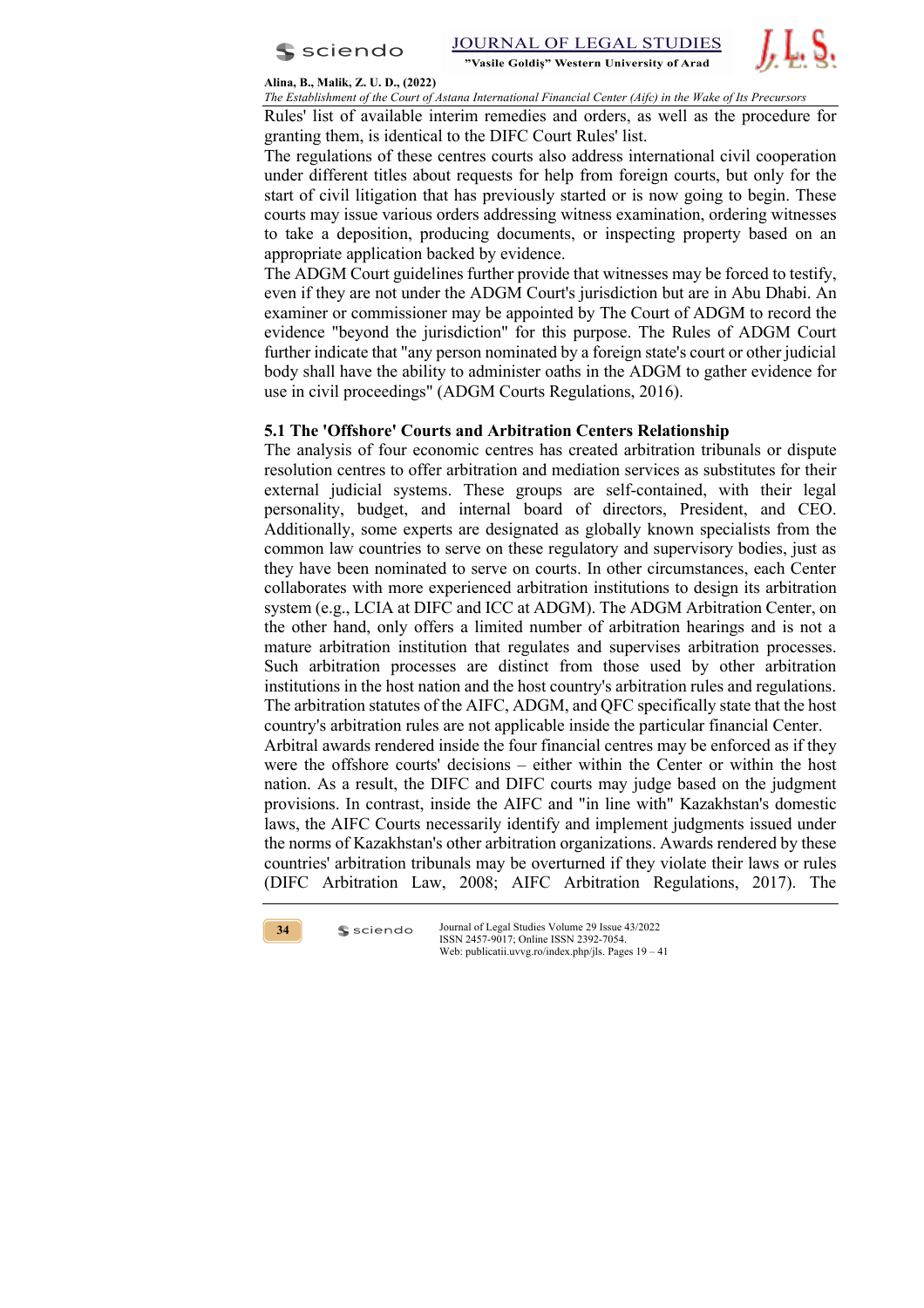$s$  sciendo



# **Alina, B., Malik, Z. U. D., (2022)**

*The Establishment of the Court of Astana International Financial Center (Aifc) in the Wake of Its Precursors*

UNCITRAL Model Law provides the sole grounds for setting aside offshore arbitral verdicts; any reference to domestic legislation refers to the core law, whereas any reference to public policy refers to the host country's public policy.

Though the AIFC Court declared that the AIFC decision would be implemented in Kazakhstan similarly to the AIFC Court's decision, the AIFC also adds that such rulings "will conform to the Republic of Kazakhstan's arbitration institution" (AIFC Constitutional Statute, 2015. This stance may seem contradictory since some local practitioners are astonished and frightened that the country's local courts may be utilized as an appeals court for arbitral rulings, as they have been in the past. The external Court may also carry out temporary reliefs ordered by the arbitral tribunal and help collect evidence, such as issuing summonses to witnesses according to its procedural norms. Within each financial Center, the offshore courts recognize foreign arbitral decisions in line with each Centre's unique rules and laws. The reasons for denial of recognition are essentially the same as those used by NYC. If Dubai or Kazakhstan is a signatory to the DIFC or DIFC recognition agreement, the treaty will prioritize the two financial centres' arbitration rules and internal recognition procedures.

# **5.2 The Courts' Independence and Management Judges' Appointment and Removal**

Any adjudicatory mechanism's success may be determined by its financing and independence. Analyzing the appointment procedure, maintaining discipline, and sacking judges (particularly chief justices, who is considered a pivot in courts' administration), court registrars, and directors of arbitration centres may be effective ways to measure a court's independence during the investigation. It's also crucial to look at their financial independence and the process of preparing and submitting budgets and yearly financial statements to the host country's authorities. The judges of these courts are likewise protected from responsibility by the statutes and regulations of these courts. Another strategy to ensure independence and due process is to ensure that judicial proceedings are made public.

On the advice of the President of the AIFC, the President of the Court and other judges of the AIFC Court are appointed and removed by the President of the Republic of Kazakhstan (AIFC Constitutional Statute, 2015). Other than the Chief Justice, all AIFC justices are appointed after consultation. In the same way that the QFC judges may be removed for bad health, insolvency, criminal offences, or significant misbehaviour, AIFC judges can be removed. Because its Chief Justice may create an inquiry method to investigate charges of wrongdoing, the AIFC regulations may lend a level of independence to the removal process (AIFC Court Regulations, 2017).

sciendo

Journal of Legal Studies Volume 29 Issue 43/2022 ISSN 2457-9017; Online ISSN 2392-7054. Web: publicatii.uvvg.ro/index.php/jls. Pages 19 – 41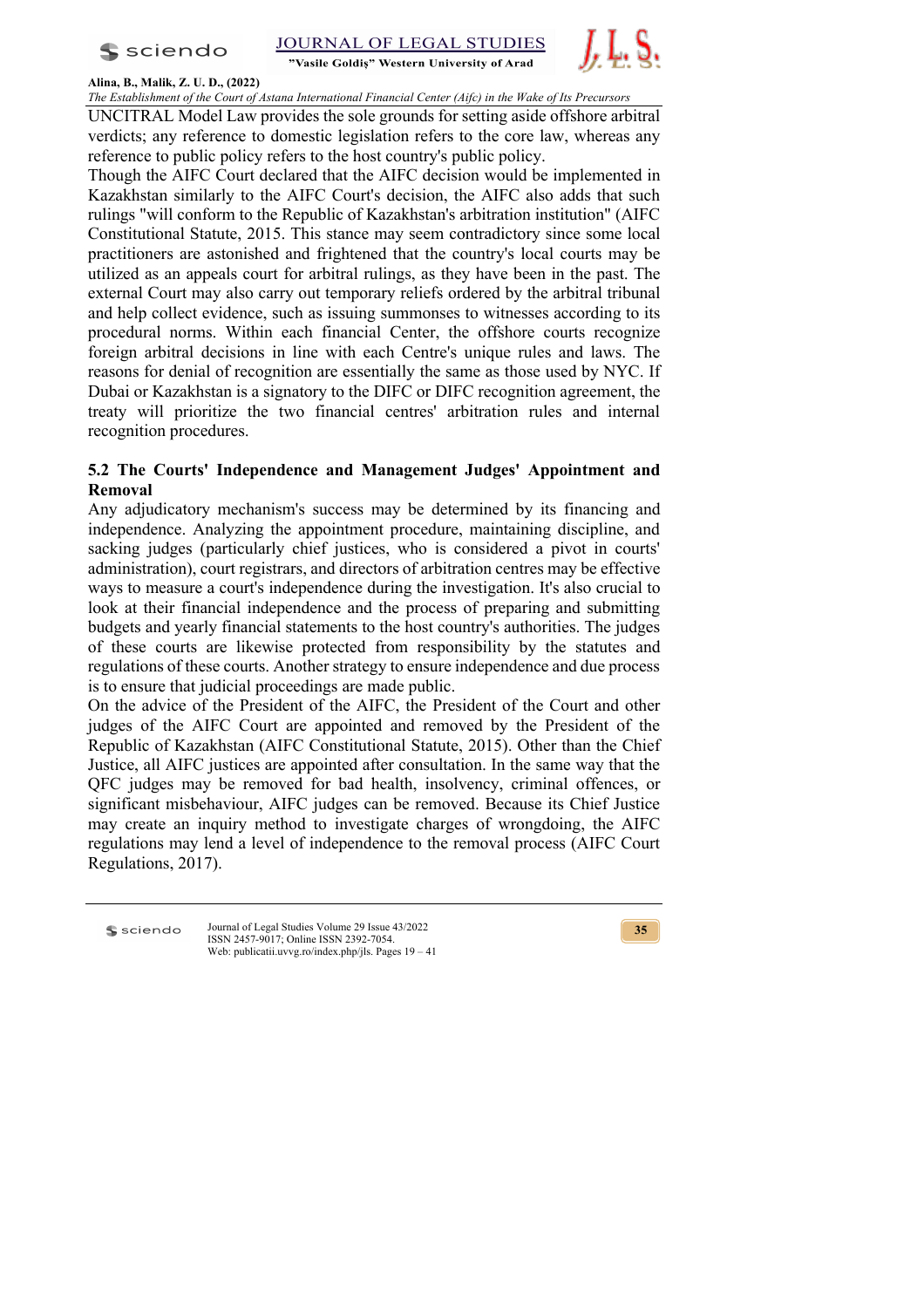



**Alina, B., Malik, Z. U. D., (2022)**

*The Establishment of the Court of Astana International Financial Center (Aifc) in the Wake of Its Precursors* 

The DIFC's Chief Justice and other judges are selected straightly by Dubai's independent state, but the rest courts' appointments are made in cooperation with other authorities, perhaps adding independence. For example, the ADGM Courts Committee, that is constituted of at least five members selected by the Executive Committee of the Emirate of Abu Dhabi, the head of the ADGM Court is appointed by the Emirate's ruler's advisory committee, which is made up of several government ministries and other local authorities. Upon the basis of the nomination by the Chief Justice, the ADGM Board of Directors appoints the other justices of the ADGM Tribunal. The Chairman and judges of the QFC Regulatory Courts and other courts (e.g., civil and commercial courts) are made by the "Qatar's Council of Ministers." In the event of illness, bankruptcy, a criminal offence, or significant misbehaviour, they are removed by the same body.

Although AIFC has its budget, it specifies paying money to the AIFC court "in line with the Republic of Kazakhstan's budget items" (Ibid: Art. 19). The DIFC's Dispute Resolution Authority has its budget, including the Courts' budget. The ADGM has the same level of financial freedom. The QFC Courts also have their budget, although the Emirate's budget regulations do not apply in this circumstance.

The Court's budget and yearly financial accounts are generally determined by the chief judge of these foreign courts. The ultimate approval of the court budget is entrusted to the government entity in the DIFC, the Abu Dhabi Global Market, and the Qatar Financial Center. In contrast, it is assigned to the central agency in the DIFC. Judges' compensation is typically distributed by the same person or institution appointed and removed judges. The remuneration of judges on the AIFC platform is not subject to reduction. In nations where currency exchange rates vary dramatically, paying international judges in hard currency instead of local Kazakh currency has an economic benefit (e.g., Kazakhstan), though, without particular regulation, like in Kazakhstan. Other essential responsibilities of the chief justice include choosing the registrar, executive judges, and other court officials and staff, overseeing their daily operations, creating or recommending special courtrooms, and, in certain situations, authorizing or developing courts procedures and additional central standards advice. The strength of the judges on the site might potentially be a good measure of how efficient it is. In the case of the AIFC, however, there are sometimes simple suggestions "enough to deal with issues before the court expeditiously" (Ibid: Art. 10). Judges' appointment and renewal, reasonable character requirements for meetings, English language competency, age limitations, expertise, professional experience, and educational and other qualifications in common law jurisdictions all have considerable freedom. Judges are usually permitted to hold office in other jurisdictions while serving in the courts of major financial centres.



 $s$  sciendo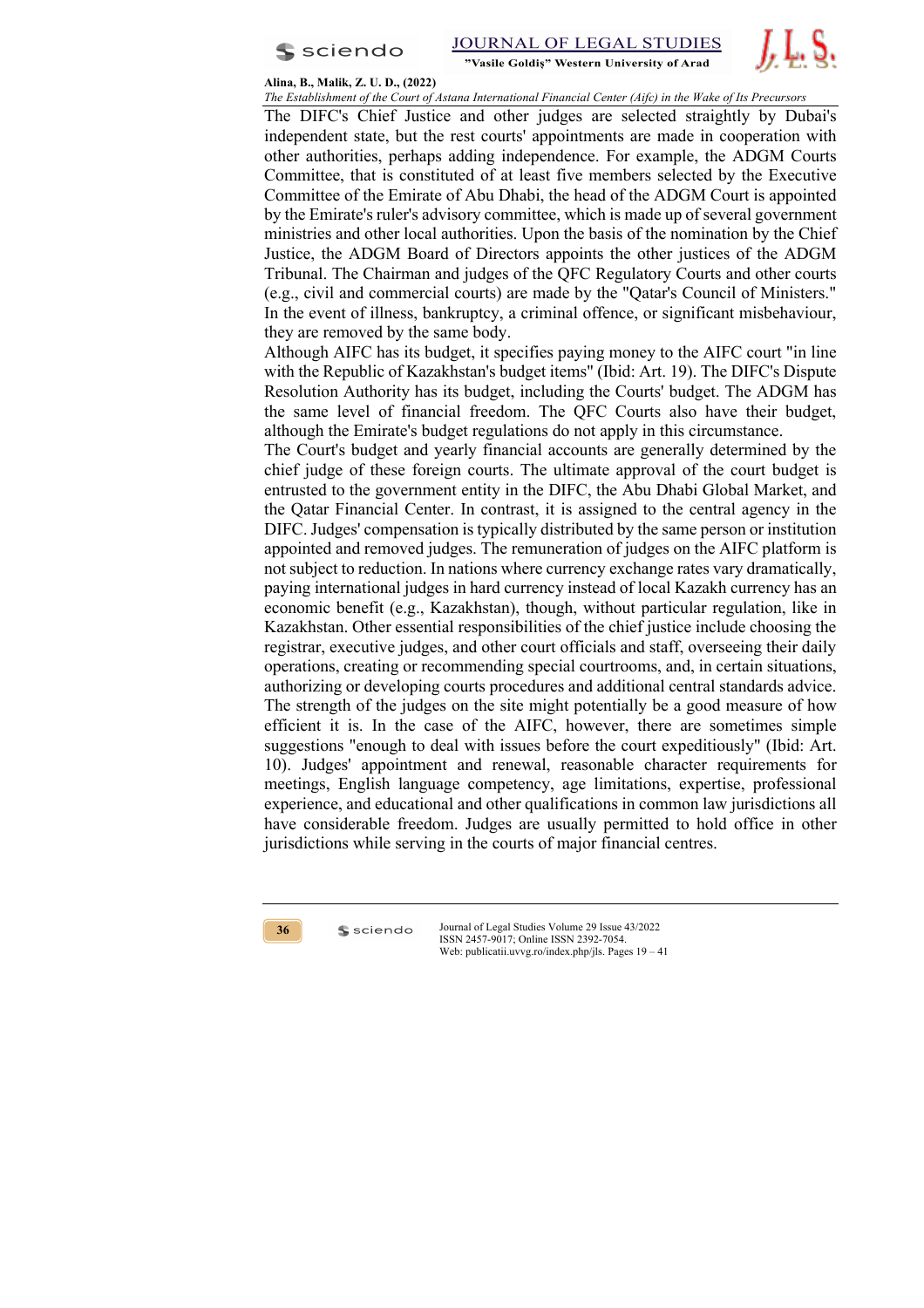$s$  sciendo

"Vasile Goldis" Western University of Arad



**Alina, B., Malik, Z. U. D., (2022)**

*The Establishment of the Court of Astana International Financial Center (Aifc) in the Wake of Its Precursors*

# **6. Conclusions**

The popularity of offshore operations offices that offer dispute resolution services is expanding in regimes keen to entice overseas investors. Still, their judicial and legal structures are flawed or unappealing to these prospective investors and their legal advisers. However, we have cause to suspect that efforts to put these procedures in place would be better used for the country's overall legal and judicial reforms. These measures will adequately fit the country's complicated constitutional framework, which still needs development. The journey is lengthy, with progress in independence discrepancy, separation of powers, and most importantly, the rule of law. It may be more rewarding when lawyers and businesses have a high level of trust in local courts. Some jurisdictions in Europe and Southeast Asia have done this by simply opening the English part of traditional commercial courts to international lawyers and providing full hearing rights to international lawyers.

Although AIFC legislation strives to keep its actions and Participants hidden from the rest of the nation, there is a risk that it will not gain adequate confidence; if there are any questions concerning their interpretation or how to deal with local courts, don't hesitate to get in touch with us. Unlike the DIFC, overseen by the "UAE Federal Supreme Court and the Dubai Supreme Court," the AIFC is explicitly excluded from Kazakhstan's domestic legal system. As a result, based on the following constitutional legal features of the Act, it endures being determined if the country's Supreme Court would appropriately undertake the coordinating function. Communication with the AIFC is one of the responsibilities of the "International Council of the Supreme Court of the Republic of Kazakhstan" in this respect.

The amount of unpredictability can affect law firms in Kazakhstan, who must now advise clients on including the conditions of court selection and arbitration in any contract produced and negotiated, as well as the AIFC and IAC Court's jurisdiction. However, if there is a strong link between external and internal institutions, these outer courts may become a formidable force, pulling the country's whole legal and judicial system behind them. There may be numerous mutually beneficial benefits if these ties are excellent and local courts do not consider these courts as "uninvited visitors." If the district court is too excited about its jurisdiction, problems may develop.

In this situation, charges of vagueness and irresponsibility in international commercial and investment arbitrations may be unjustified since the offshore Court's new procedures seem to provide openness and are subject to sovereign government scrutiny. However, it is unclear if the broad appeal of these tribunals - the elite in international arbitration who experienced parties can only approach - applies to them. Most conflicts in the DIFC are about employment might indicate a different direction.

**S** sciendo

Journal of Legal Studies Volume 29 Issue 43/2022 ISSN 2457-9017; Online ISSN 2392-7054. Web: publicatii.uvvg.ro/index.php/jls. Pages 19 – 41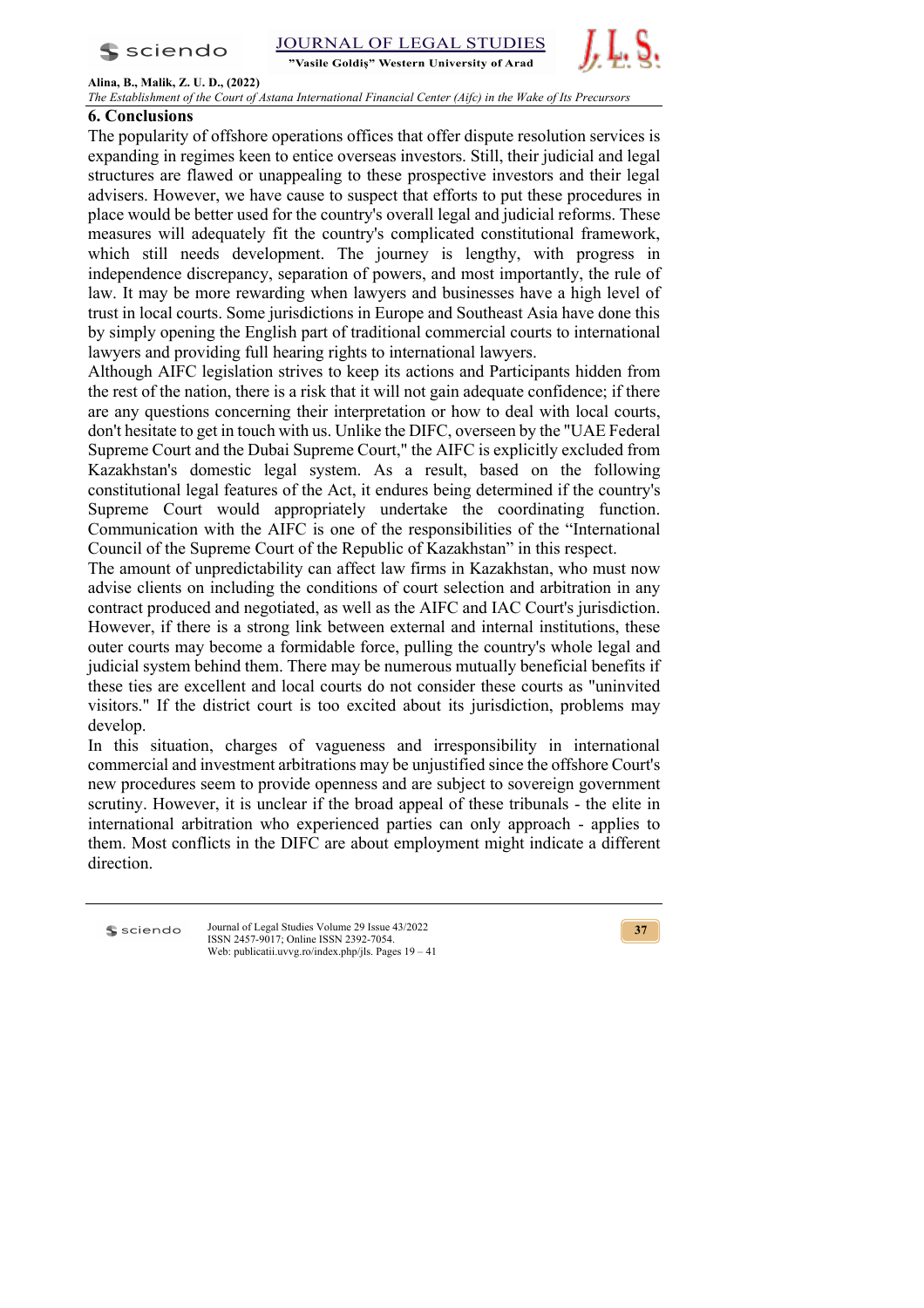



#### **Alina, B., Malik, Z. U. D., (2022)**

*The Establishment of the Court of Astana International Financial Center (Aifc) in the Wake of Its Precursors* 

Personnel from the courtroom following British law by British courts seem to be a good idea for the whole corporate world, particularly in the Persian Gulf nations with a long connection with the UK. Given the UAE's and Qatar's cosmopolitan populations, English-speaking courts may provide comfort to "foreigners," but they may also strengthen Anglo-Saxon culture's worldwide impact.

On the other hand, Kazakhstan has a significantly smaller international Englishspeaking community. Despite President Nazarbayev's resignation in March of last year, it remains to be seen how many multinational enterprises have been enticed by the charismatic President Nazarbayev. Like the disastrous Almaty Financial District, some believe this will be merely another bluff. A few individuals take advantage of the government funds allocated to this new grandiose plan. The procedural benefits of British litigation, such as disclosure and case law, may make these mechanisms more appealing. Still, they are perhaps, perceived as biased by possible complainants in other parts of the host country. They may not demonstrate that they are willing to submit to his jurisdiction in this new financial position.

Offshore courts of OFCs are sometimes referred to as "jurisdictions of refuge" and "jurisdictions inside jurisdictions" for practical reasons. They may be compared to arbitration, which is being investigated within the context of non-nationalization theory, as an example of evasion of national justice. International business courts and foreign courts may be used to demonstrate how postmodern nations suddenly reverted to medieval Europe. The abandoning of Napoleon's rational and equitable justice concepts in the nineteenth century resulted in a more intriguing but more chaotic power allocation.

## **Acknowledgements**

The authors thank the anonymous reviewers and editor for their valuable contribution.

## **Funding**

This research received no specific grant from any funding agency in the public, commercial, or not–for–profit sectors.

## **Authors Contribution**

 $s$  sciendo

The authors confirm the contribution to the paper as follows: study conception and design, data collection of the study has conducted by Alina; while the co-author Malik has conducted the analysis and interpretation of the results, and drafted the manuscript. Both authors reviewed the results and approved the final version of the manuscript.

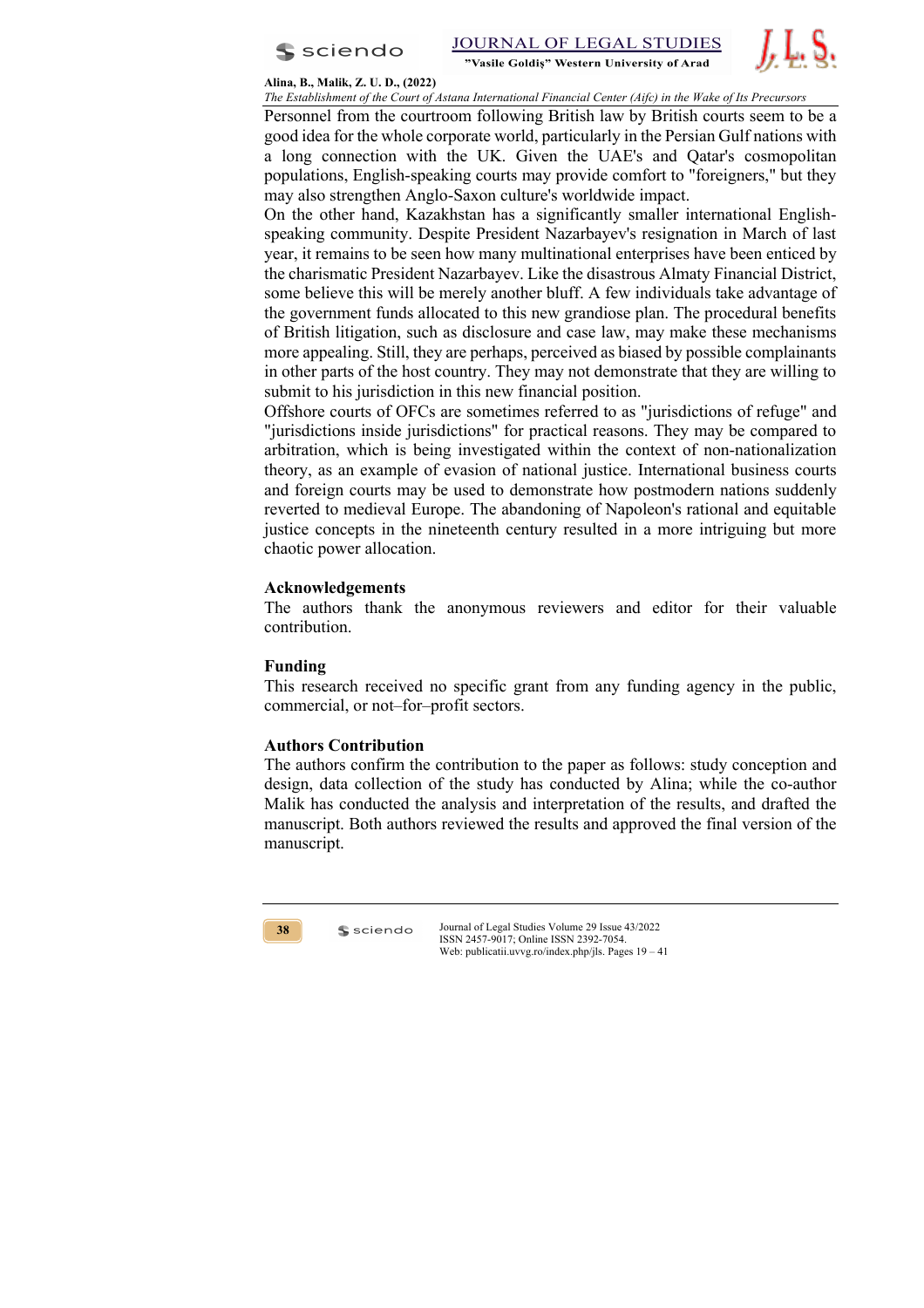$s$  sciendo

**JOURNAL OF LEGAL STUDIES** 

"Vasile Goldiș" Western University of Arad



**Alina, B., Malik, Z. U. D., (2022)**

*The Establishment of the Court of Astana International Financial Center (Aifc) in the Wake of Its Precursors*

## **Disclosure Statement**

The authors have not any competing financial, professional, or personal interests from other parties.

## **References**

1. Anuforo, P. U., Mohamed, I. M., Iliyasu, S. N., Bello, T. A., Jenson, J., (2018). Determinants of tax haven: overview of past studies. Journal of Accounting and Finance in Emerging Economies, 4(2), pp. 151-158.

2. Bantekas, I., (2020). The Rise of Transnational Commercial Courts: The Astana International Financial Centre Court. Pace Int'l L. Rev., 33, pp. 1.

3. Bookman, P. K., (2020). Arbitral Courts. Va. J. Int'l L., 61, pp. 161.

4. Buckley, R., Douglas, A., Robin, V., Dirk., Z., (2020). Building FinTech ecosystems: regulatory sandboxes, innovation hubs and beyond. Wash. UJL & Pol'y., 61, pp. 55.

5. Constitutional Statute of the Republic of Kazakhstan on the Astana International Financial Centre, n. 438-V ZRK, 7 December 2005 (amended in 2017) (AIFC Constitutional Statute).

6. Erie, M. S., (2019). The new legal hubs: the emergent landscape of international commercial dispute resolution. Va. J. Int'l L., 60, pp. 225.

7. Financial Services Framework Regulations, AIFC Regulations No. 18 of 2017.

8. Herrera, J. C. U., (2019). International Commercial Courts: Similarities and Disparities. Business Law Review, 40(6).

9. Isidro, M. R., (2021). "International Commercial Courts: Specialised Courts?." New Pathways to Civil Justice in Europe. Challenges of Access to Justice, pp. 257.

10. Kadyrova, D., (2018). Asian Tigers as a role model for Kazakhstan's development. Ph.D. diss., uniwien.

11. Kassenova, N., (2020). Kazakhstan's adaptation to the Belt and Road Initiative: tracing changes in domestic governance. The Belt and Road Initiative and Global Governance. Edward Elgar Publishing.

12. Kaul, M., Smriti, G., (2018). A Guide to Hedge Funds in the UAE. Ct. Uncourt 5, pp. 21.

13. Kingsley, J. J., Heap, M., (2019). Dubai: Creating A Global Legal Platform? Melbourne Journal of International Law, 20(1). 1C+. Gale Academic OneFile (accessed on 22 OneFile (accessed on 22 November 2021). https://link.gale.com/apps/doc/A656362888/AONE?u=anon~3a6788d8&sid=g oogleScholar&xid=3bed86a7.

14. Koster, H., Mark, B. O., (2018). The Dubai International Financial Centre (DIFC) Courts: A Specialized Commercial Court in the Middle East. Available at SSRN 3237126.

15. Krishnan, J. K., (2018). The Story of the Dubai International Financial Centre Courts: A Retrospective.

16. Monitoring, A., (2008). Report on the Assessment Program and Proposal for Integration with the Financial Sector Assessment Program Supplementary Information.

Journal of Legal Studies Volume 29 Issue 43/2022 sciendo ISSN 2457-9017; Online ISSN 2392-7054. Web: publicatii.uvvg.ro/index.php/jls. Pages 19 – 41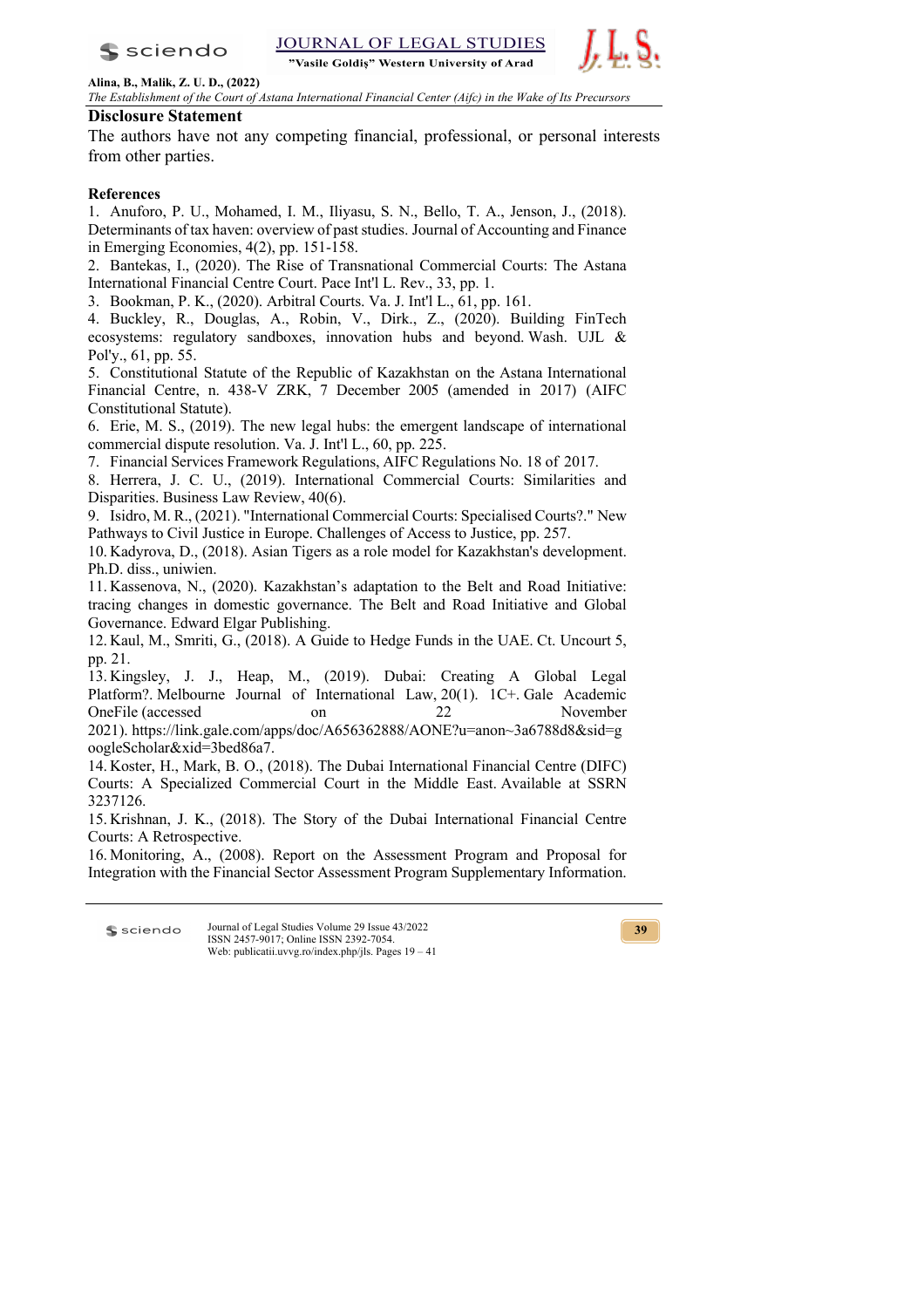



**Alina, B., Malik, Z. U. D., (2022)**

*The Establishment of the Court of Astana International Financial Center (Aifc) in the Wake of Its Precursors*  17. Nurmohamed, R., (2020). Shari'a Law and Its Impact on the Development of Muslim and Non-Muslim Business Relations in the United Arab Emirates. Law and

Development Review, 13(2), pp. 443-472. 18. Oseni, U. A., Hassan, M. K., (2015). Regulating the governing law clauses in Sukuk transactions. Journal of Banking Regulation, 16 (3), pp. 220-249.

19. Sharar, Z. A. A., Mohammed, A. K., (2016). The Courts in Qatar Financial Centre and Dubai International Financial Centre: A Comparative Analysis. Hong Kong LJ, 46, pp. 529.

20. Smidova, Z., (2020). Building the evidence for OECD integrity and anti-corruption agenda: The current situation and avenues for future analysis.

21. Ulrichsen, K., (2016). The United Arab Emirates: Power, Politics and Policy-Making. Routledg.

22. Wilske, S., (2018). International Commercial Courts and Arbitration-Alternatives, Substitutes or Trojan Horse. Contemp. Asia Arb. J., 11, pp. 153.

23. With the Gulf Cooperation Council Agreement of 1996, the Riyadh Agreement of 1983, and bilateral treaties with Tunisia, France, Egypt, China, and Kazakhstan, the UAE has signed a number of multilateral accords.

24. Yeung, H., Flora, H., Zhanyl, B., Janaidar, D., (2020). Institutional Development and the Astana International Finance Center in Kazakhstan. Wash. U. Global Stud. L. Rev., 19, pp. 53.

25. Zagaris, B. (2019). International Enforcement Law Reporter 24. Money, 18(4).

26. Zambrana-Tevar, N., (2019). The Court of the Astana International Financial Center in the Wake of Its Predecessors. Erasmus L. Rev. 12, pp. 122.

27. \*\*\*, ADGM Application of English Law Regulations of 2015.

28. \*\*\*, ADGM Arbitration Regulations of 2015.

29. \*\*\*, ADGM Court Regulations, 2016.

30. \*\*\*, AIFC Arbitration Regulations of 2017.

31. \*\*\*, AIFC Constitutional Statute, 2015.

32. \*\*\*, AIFC Contract Regulations, 2017.

33. \*\*\*, AIFC Court Regulations, 2017.

34. \*\*\*, AIFC Glossary, AIFC Act, 2018.

35. \*\*\*, AIFC Regulations on Obligations, No. 16 of 2017.

36. \*\*\*, DIFC Arbitration Law 1 of 2008 (amended in 2013).

37. \*\*\*, DIFC Judicial AuthorityLaw, 2004.

38. \*\*\*, DIFC Law, 2011.

39. \*\*\*, Promulgating the Civil and Commercial Arbitration Law of the QICDRC, 2017.

40. \*\*\*, QFC Arbitration Regulations of 2005.

41. \*\*\*, QFC Court Rules, 2009.

 $s$  sciendo

42. \*\*\*, QFC Law, 2005.